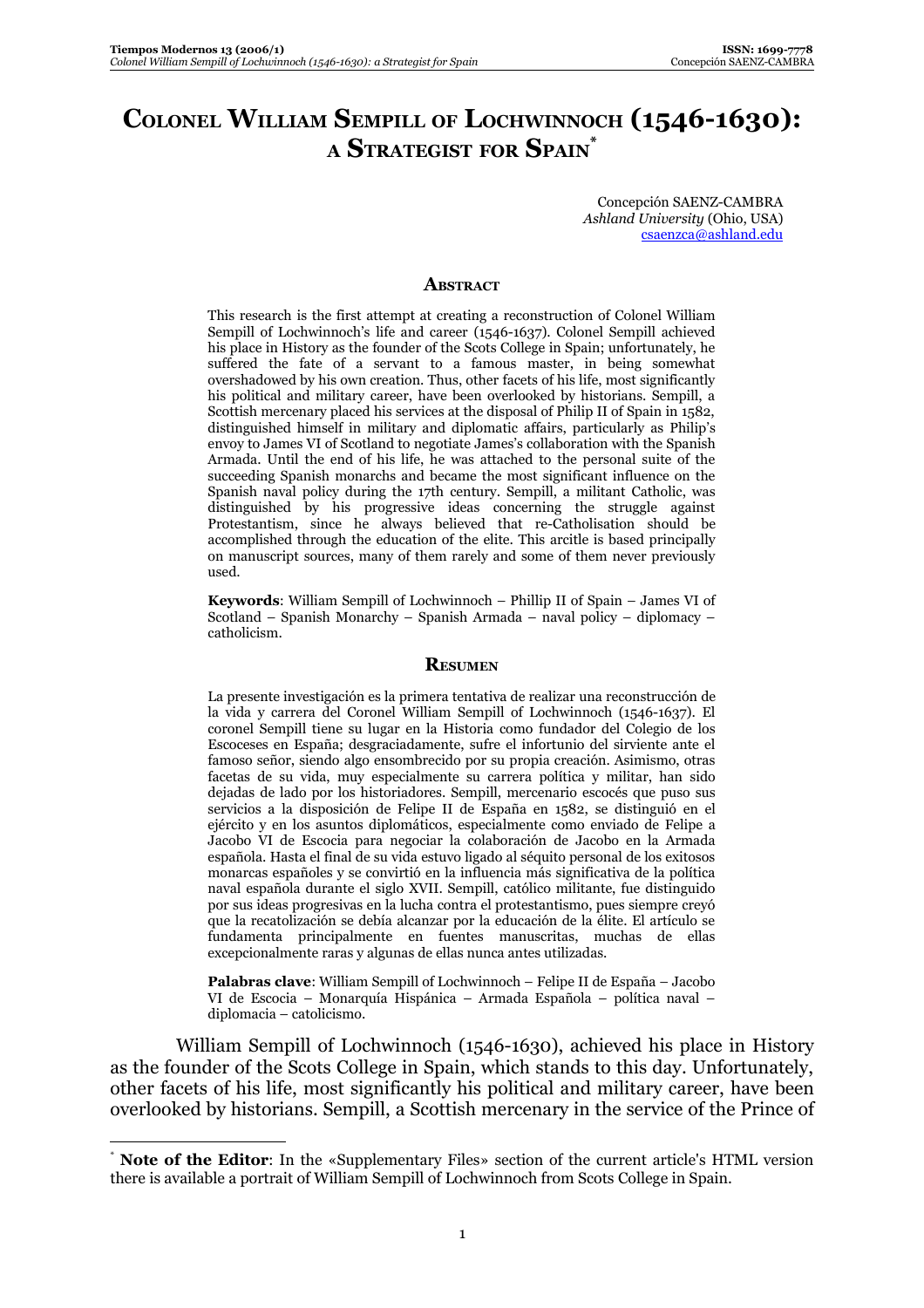Orange since 1568, betrayed his garrison in Liere in 1582 and placed his services at the disposal of Philip II of Spain, under whom he distinguished himself in military and diplomatic affairs, particularly as Philip's envoy to James VI of Scotland to negotiate James's collaboration with the Spanish Armada. Until the end of his life, he was attached to the personal suite of the succeeding Spanish monarchs and became the most significant influence on the Spanish naval policy during the  $17<sup>th</sup>$  century.<sup>1</sup> Having become a naturalised Spanish subject, he founded the Scottish College in Madrid in 1627, entrusting its administration to the Jesuits. Sempill, a militant Catholic, was distinguished by his progressive ideas concerning the struggle against Protestantism, since he always believed that the re-Catholisation of the British Isles should be accomplished through the education of its elite.

This research is the first attempt at creating a reconstruction of Colonel William Sempill's life and career. Sempill suffered the fate of a servant to a famous master, in being somewhat overshadowed not only by those he advised, but also by his own renowned creation, the Scots College in Spain. Although few historians have widened their scope by including Sempill's military and political life in their works of the Scots College – for example, Maurice Taylor and his *The Scots College in Spain* – there has been little beyond Fernandez Duro's *La Armada Invencible* (Madrid, 1884), who described Sempill merely as an agent of Philip II during the period of the Great Armada.<sup>2</sup> Both works were based on the Spanish state papers, but none had consulted Sempill's personal letters, which have proven elusive.

When Rev. John Geddes (later to be Vicar Apostolic of the Lowland District in Scotland) transferred the Scots College from Madrid of to Valladolid in 1771, he obtained possession of some "fifty bundles of papers' which he carried with him to Blairs College, in Aberdeen. These manuscripts contained quite a number of papers belonging to Sempill. Together with deeds of foundation, financial statements of rents, burdens and transactions, there were over thirty personal letters, various drafts of memorials, letters of introduction, and passports.<sup>3</sup> Three decades ago, these documents were moved to the Scottish Catholic Archives, in Edinburgh, where they have been catalogued under "Colleges Abroad", misleading researchers. Apart from the Scottish Catholic Archives, another four archives have been used for this research: the National Library of Scotland, the British Library, the Biblioteca Nacional, Madrid and the Public Record Office. Thus, this study, based principally on manuscript sources and especially on William Sempill's own letters, intends to offer an in depth study of the figure of the Colonel and his influence on not only Spanish, but European, diplomatic, political and military history.

In fact, William Sempill, born in Lochwinnoch in 1546, was son, perhaps illegitimately,4 of Robert, third Earl Sempill. During his adolescence, he belonged to the household of Mary, Queen of Scots. After the Battle of Langside and Mary's flight to England, he left Scotland for the Low Countries and accepted a commission in the service of the Prince of Orange. For some years, therefore, he fought with the rebel

<sup>&</sup>lt;sup>1</sup> See for example Archivo General de Simancas, Sempill, "On the necessity of having a strong navy", 1625, CE 8-II-1625; see also R. A. STRADLING, *The Armada of Flanders: Spanish maritime policy and European war, 1568-1668,* Cambridge, Cambridge University Press, 1992, p. 25.

<sup>2</sup> C. FERNÁNDEZ DURO, *La Armada Invencible,* vol. 1, Madrid, Sucesores de Rivadeneyra, 1884- 1885, pp. 158-159.

<sup>&</sup>lt;sup>3</sup> W. MCGOLDRICK, "The Scots College, Madrid" in *Innes Review*, vol. 4, 1953, p. 93.

<sup>4</sup> *Dictionary of National Biography,* London, Oxford University Press,vol. 17, 1975, p. 1177.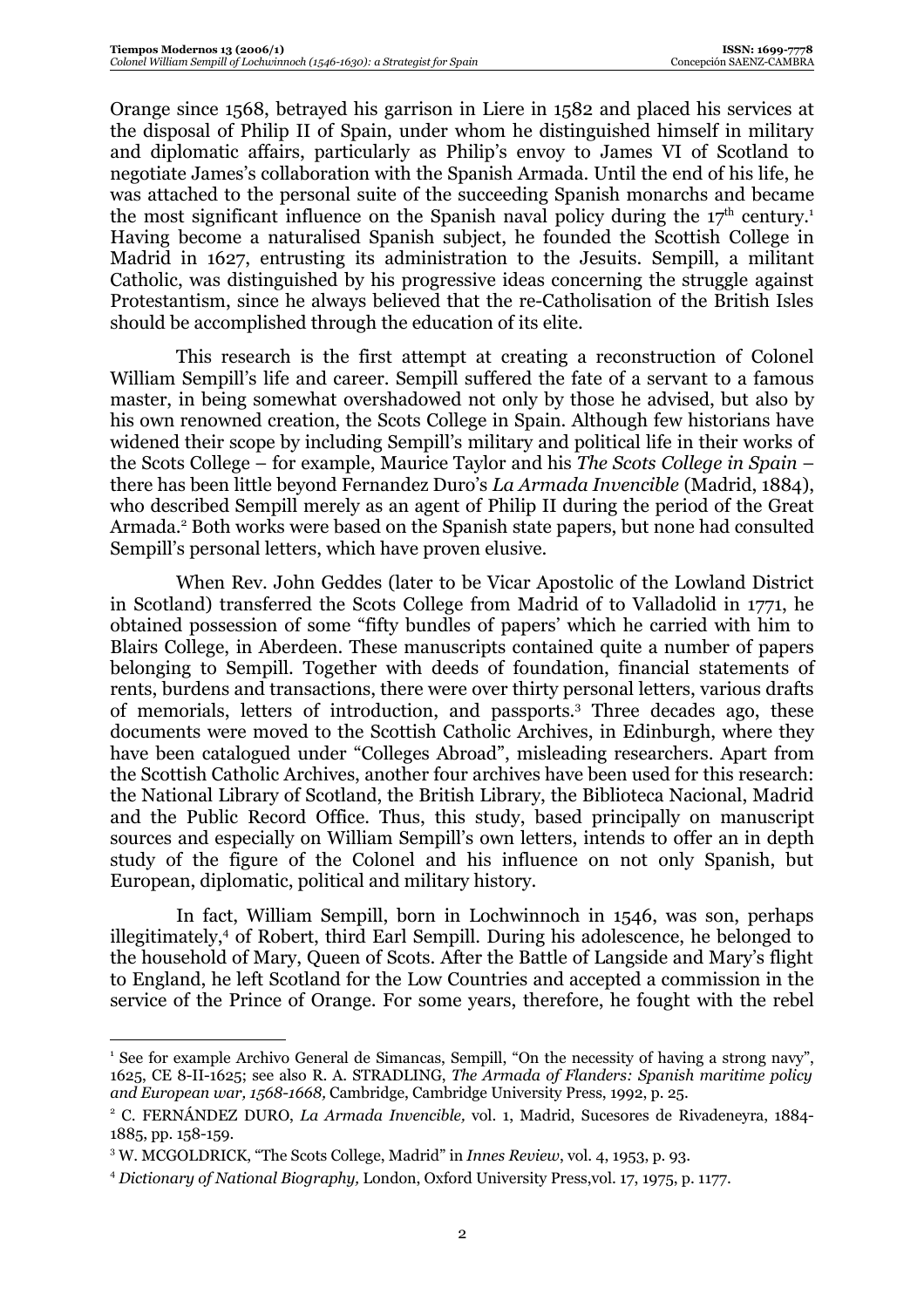forces against Spain.<sup>5</sup> In 1573, George Lord Seton and his younger son, John, who were in the Netherlands trying to secure Spanish aid for the Scottish Queen, were able to persuade Sempill to pass into the service of Spain and, thereby, assist in maintaining secret contacts between Phillip II and Mary and her supporters.<sup>6</sup> Taylor claimed that "unable to resist such an appeal to his loyalty for his queen, he conscientiously obeyed and dedicated the rest of his life to the task".7 Duro also affirmed that Sempill entered into the service Spain in 1573 by order of Mary Stewart.<sup>8</sup> However, as the new evidence reveals, during the next eight to nine years he played both sides as a double agent.9 He remained in the Low Countries serving the rebel forces as captain of a Scottish regiment in Liere,<sup>10</sup> whilst he was in illicit secret communication with the Spanish «gobernador general», Alexander Farnese, Duke of Parma.<sup>11</sup> On 25 March 1582, Sempill, after not having been paid in excess of ten weeks, betrayed his garrison, delivered the town to Parma and offered himself for the subjection of Philip II.<sup>12</sup> Liere was not a large place, but it had strategic significance; it was regarded as "the bulwark of Antwerp and the key of Brabant".13 In recompense for these services, Parma offered him  $70,000$  ducats<sup>14</sup> and sent him to Spain to collect a reward of 2,000 ducats to be given by Philip, himself.15 Sempill tells us that he declined the reward replying that, while his own money lasted, he was content to know that he had served the King.16 At Parma's request, he made his way to Spain, where he could also explain to Philip how important "it was to use Scotland against England".<sup>17</sup>

Sempill arrived in Spain at the end of April 1583, full of hopes of obtaining Philip's assistance for Mary and the Catholics of that nation.<sup>18</sup> Unfortunately, the Spanish monarch was preoccupied with a rebellion in Portugal and did not have time to see him.19 However, the Captain did not waste his time at the Spanish court, whilst he was waiting to obtain an interview with Philip, he met with Cardinal Granvelle,

<sup>6</sup> National Library of Scotland, "Historie of Scotland, since the death of King James the first until the death of King James the sixth"*,* ADV MS 35.5.3.

<sup>5</sup> M. TAYLOR, *The Scots College in Spain*, Valladolid, Real Colegio de Escoceses, 1971, p. 18.

<sup>7</sup> TAYLOR, *The Scots College* [...], op. cit., p. 18

<sup>8</sup> DURO, *Armada,* [...], op. cit.*,* 1, p. 158.

<sup>&</sup>lt;sup>9</sup> Scottish Catholic Archives, Sempill to Philip III, "Reasons why Scotland would welcome the King of Spain", early seventeenth century, CA4/9/10, ff. 1-2.

<sup>&</sup>lt;sup>10</sup> National Library of Scotland, "Historie of Scotland" 1587, ADV MS 35.5.3.

 $11$  SCA, "Diverse papers of Colonel Sempill", 15 Oct. 1620, CA4/3/13, f. 1.

<sup>&</sup>lt;sup>12</sup> SCA, "Diverse papers of Colonel Sempill", 15 Oct. 1620, CA $4/3/13$ , ff. 1-2.

<sup>&</sup>lt;sup>13</sup> NLS, "Historie of Scotland, since the death of King James the first until the death of King James the sixth," 1587, ADV MS 35.5.3.

<sup>14</sup> Rev. W. FORBES-LEITH, *Narratives of Scottish Catholics under Mary Stuart and James VI: now first printed from the original manuscripts in the secret archives of the Vatican and other collections,* London, William Paterson, 1889, p. 368.

<sup>&</sup>lt;sup>15</sup> SCA, Sempill to Philip III, "Reasons why Scotland would welcome the King of Spain", early seventeenth century, CA4/9/10, f. 1.

<sup>&</sup>lt;sup>16</sup> SCA, Sempill to Philip III, "Reasons why Scotland would welcome the King of Spain", early seventeenth century, CA4/9/10, f. 1b.

<sup>17</sup> TAYLOR, *The Scots College,* [...], op. cit., p. 19.

<sup>&</sup>lt;sup>18</sup> SCA, Sempill to Philip III, "Reasons why Scotland would welcome the King of Spain", early seventeenth century, CA4/9/10, ff. 1-1b.

<sup>&</sup>lt;sup>19</sup> SCA, Sempill to Philip III, "Reasons why Scotland would welcome the King of Spain", early seventeenth century, CA4/9/10, f. 1b.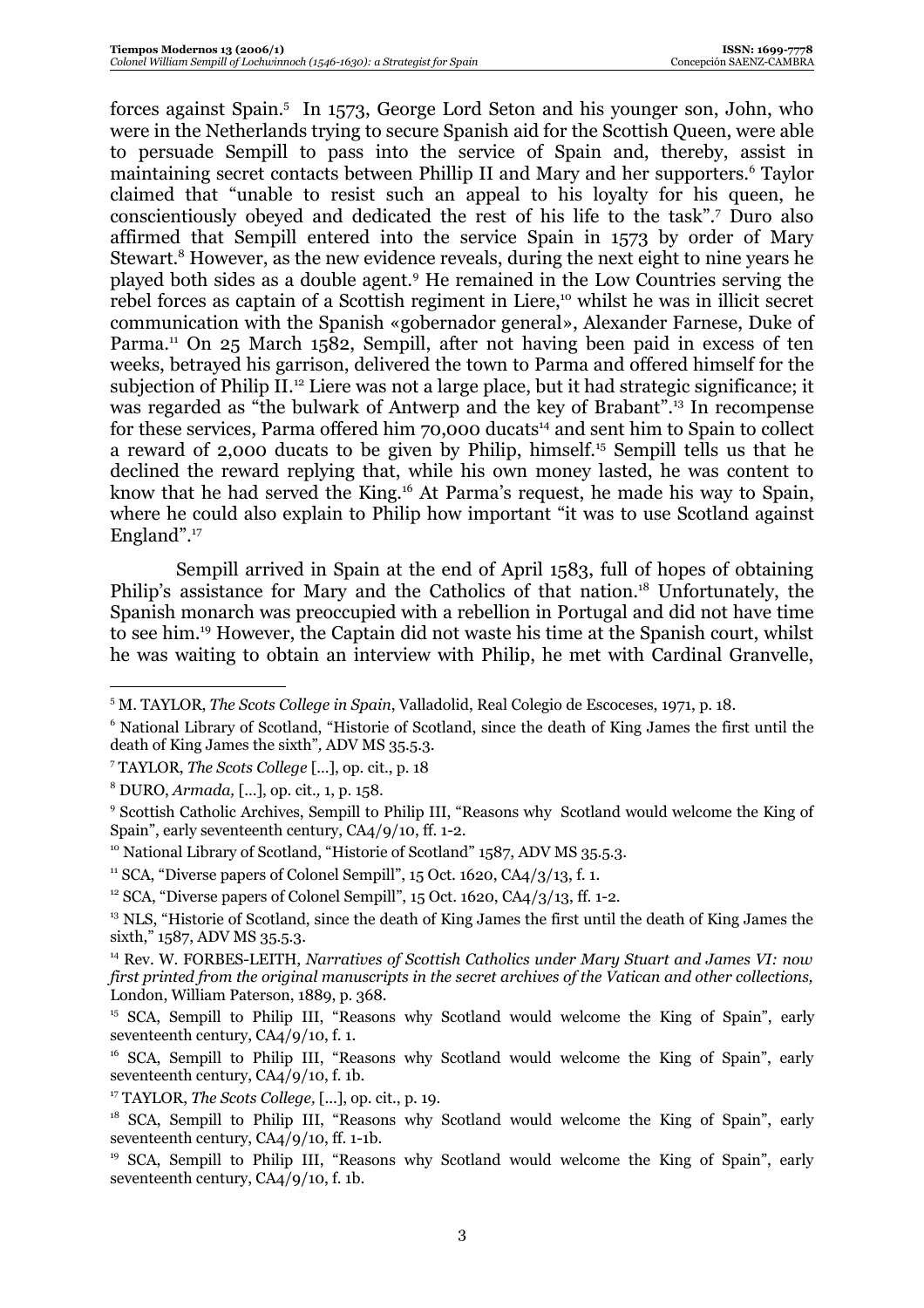Secretary of State and probably the closest person to the King at this time.<sup>20</sup> Granvelle, who was very impressed with the determination and intelligence of the Captain, subsequently wrote a memorandum, on 9 November, recommending the King to grant an audience to Sempill. $21$ 

Three months elapsed before the interview between Philip and Sempill took place; the Spanish King was as impressed as his minister, and decided that Sempill would be ideal as the new intelligencer with the mission to work as the key informant in the British Isles.<sup>22</sup> If he was going to stay in Spain and accept his appointment, a net of agents in Scotland was needed. The documents in the Scottish Catholic Archives reveals that Robert Graham of Fintry – a declared Catholic and nephew to James Beaton, the Bishop of Glasgow – and Robert Bruce – an active spy for Spain – were chosen; Fintry, by the Scottish Catholic nobility, and Bruce, by Philip himself.<sup>23</sup> Both would send their reports to Sempill, who by now had already settled at the Spanish court.<sup>24</sup> The Scottish nobility immediately sent Bruce to Spain to collect 5,040 ducats,<sup>25</sup> which would be kept safely in Scotland to be used at a "special time";<sup>26</sup> this being the so-called enterprise of England.

The pacification of Portugal in May 1583 had had profound political and indeed psychological importance for Philip, bringing about a dramatic rescheduling of his priorities in foreign affairs. Of course, Philip still had the rebellious Netherlands on his hands, but there were disturbing signs that he might be on his way to committing himself to the "Enterprise of England". Scotland's strategic position as England's Achilles' heel, and the religious struggle within the realm was likely to lead to interference by the European Catholic powers, an opportunity that Spain did not dare to miss. Despite Scotland's apparent remoteness, tucked away in the north-west corner of the British Isles, curiously, it was her strategic geographic position as a natural stepping-stone to England that gave her significance. Philip was tremendously concerned with restoring Catholicism to the British Isles, but he also knew that instability inside them, could mean the end of English aid to the rebels in the Netherlands and a cessation of the English piracy of the Spanish Atlantic fleet. Moreover, Scotland could be used as a secure base in the North Sea.<sup>27</sup>

Sempill, by now colonel, decided to stay in the Spanish court waiting for an opportunity not only to advise the King, but to take a more active role.28 His great chance came when in early January 1587, he and Captain Baustista Piatti, an engineer

<sup>&</sup>lt;sup>20</sup> SCA, Sempill to Philip III, "Reasons why Scotland would welcome the King of Spain", early seventeenth century, CA4/9/10, f. 2.

<sup>&</sup>lt;sup>21</sup> SCA, Sempill to Philip III, "Reasons why Scotland would welcome the King of Spain", early seventeenth century, CA4/9/10, f. 2b.

<sup>&</sup>lt;sup>22</sup> SCA, Sempill to Philip III, "Reasons why Scotland would welcome the King of Spain", early seventeenth century, CA4/9/10, ff. 2b-3.

<sup>&</sup>lt;sup>23</sup> SCA, "Colonel Sempill: representation of Scottish affairs", 15 Mar. 1630, CA4/5/16, f. 1.

<sup>&</sup>lt;sup>24</sup> SCA, "Colonel Sempill: representation of Scottish affairs", 15 Mar. 1630, CA4/5/16, f. 1b.

<sup>&</sup>lt;sup>25</sup> See also SCA, "Diverse documents of W. Sempill", without date,  $CA4/5/20$ , f. 1; SCA, "Memorial" presented by Colonel Sempill to the King of Spain", Jun. 1631, CA4/6/5, ff. 1-3; SCA, Andrés de Rocas to Colonel W. Sempill, Feb. 1632, CA4/7/2, ff. 1-2.

<sup>&</sup>lt;sup>26</sup> SCA, "Diverse papers of Colonel Sempill", 15 Oct. 1620, CA $4/3/13$ , f. 1.

<sup>&</sup>lt;sup>27</sup> SCA, Sempill to Philip III, "Reasons why Scotland would welcome the King of Spain", early seventeenth century, CA4/9/10, f. 1.

<sup>&</sup>lt;sup>28</sup> SCA, Sempill to Philip III, "Reasons why Scotland would welcome the King of Spain", early seventeenth century, CA4/9/10, f. 3.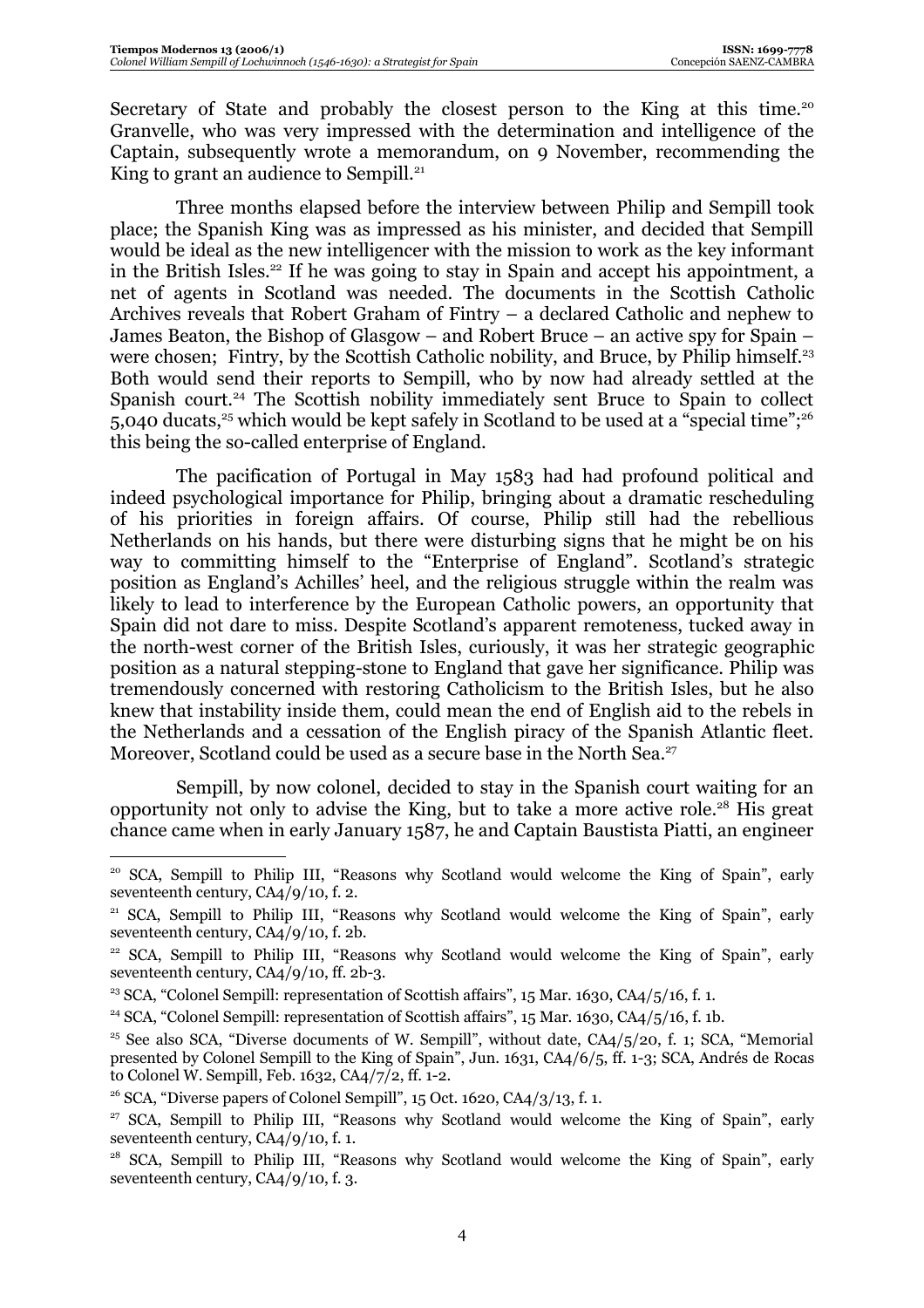from Milan, were appointed by Philip to create maps of the coast of the British Isles for the enterprise.29 Sempill was unsuccessfully attempting to dissuade Philip against the Armada, whilst, at the same time, trying to gain the position as the official adviser for British affairs in the Spanish court.30 The Colonel feared that the Spanish invasion of the British Isles could be seen by the Pope and Catholics everywhere as Philip's pan-European expansionism and insisted that the same results could be achieved with less expenditure and without the risk of failure of such a large Armada lacking a friendly port at which to land. He advised Phillip to pursue the English commerce and instigate an indirect war against England, taking advantage of the intelligence in Scotland by sending missionaries to preach to the nobility. $31$  Thus, once their collaboration was secured, he proposed to provide the Scottish nobles with money and weapons to start a war and then use the Isle of Wight as base for the Armada to launch a more secure invasion.<sup>32</sup>

Philip was not dissuaded, but decided to send Sempill to Paris to serve Mendoza and advise him and Parma on his dealings with the Scottish Catholic nobles in light of the proposed enterprise against England.33 Even though Sempill was now away from the court, with Mendoza and Parma being amongst the chief architects behind the proposed invasion, Sempill's intelligence and opinions still had a direct influence on the planning process. In November 1587, before his arrival, Philip wrote to Mendoza, warning him to be cautious in dealing with Sempill, as, in spite of his apparent zeal, he was nevertheless "very Scotch".34 He arrived in Paris in mid-December,<sup>35</sup> and not had a complete month passed, when Mendoza reported to Philip that he found Sempill more trustworthy than most Scotsmen of either sword or gown.36 As a consequence, the Colonel was busily employed in the secret negotiations then being carried out with the Catholic nobles of Scotland.37

It is clear from Sempill's own letters that although he was not supportive of an armada, he also knew that the conversion of the British Isles to Catholicism could only be achieved by a Spanish invasion at this time. Thus, in many of his letters, he deceived the English and Scottish Catholics exiled in Paris, who still believed that it could be obtained by James VI's conversion.38 Sempill's open opposition to the Scottish candidature to the English throne gained him many enemies not only

<sup>29</sup> DURO, *Armada,* [...], op. cit., 1, pp. 33, 158.

<sup>&</sup>lt;sup>30</sup> SCA, Sempill to Philip III, "Reasons why Scotland would welcome the King of Spain", early seventeenth century, CA4/9/10, f. 3.

 $31$  SCA, Sempill to Philip III, "Reasons why Scotland would welcome the King of Spain", early seventeenth century, CA4/9/10, f. 3b.

<sup>32</sup> DURO, *Armada,* [...], op. cit., 1, pp. 158-159.

<sup>33</sup> Biblioteca Nacional de Madrid, "Documentos Diversos", est. H, cod. 50, f. 469; FERNÁNDEZ DE NAVARRETE, *Biblioteca Marítima Española,* vol. 1, Madrid, Viuda de Calero, 1851, p. 608.

<sup>34</sup> Philip II to Don Bernardino de Mendoza, 27 Nov. 1587. A. TEULET, *Relations politiques de la France et de l'Espagne avec l'Ecosse au XVI siecle*, vol. V, Paris, 1862, pp. 504-9; see also *DNB,* xvii, p. 1177.

<sup>35</sup> Don Bernardino de Mendoza to Philip II, 22 Dec. 1587. TEULET, *Relations,* [...], op. cit., v, pp. 510-5; their friendship was long lasting, as it can be seen in SCA, "Don Bernardino de Mendoza, former Spanish ambassador in London: attestation in favor of Colonel Sempill", 24 Apr. 1602, CA4/1/17, f. 1.

<sup>&</sup>lt;sup>36</sup> SCA, "Don Bernardino de Mendoza, former Spanish ambassador in London: attestation in favor of Colonel Sempill", 24 Apr. 1602, CA4/1/17, ff. 1-2.

<sup>37</sup> Don Bernardino de Mendoza to Philip II, 22 Dec. 1587. TEULET, *Relations*, [...], op. cit., pp. 510-5.

 $3^8$  SCA, "Diverse papers of Colonel Sempill", 15 Oct. 1620, CA $4/3/13$ , f. 2; BNM "Diverse documents", edt. H, cod. 50, f. 469.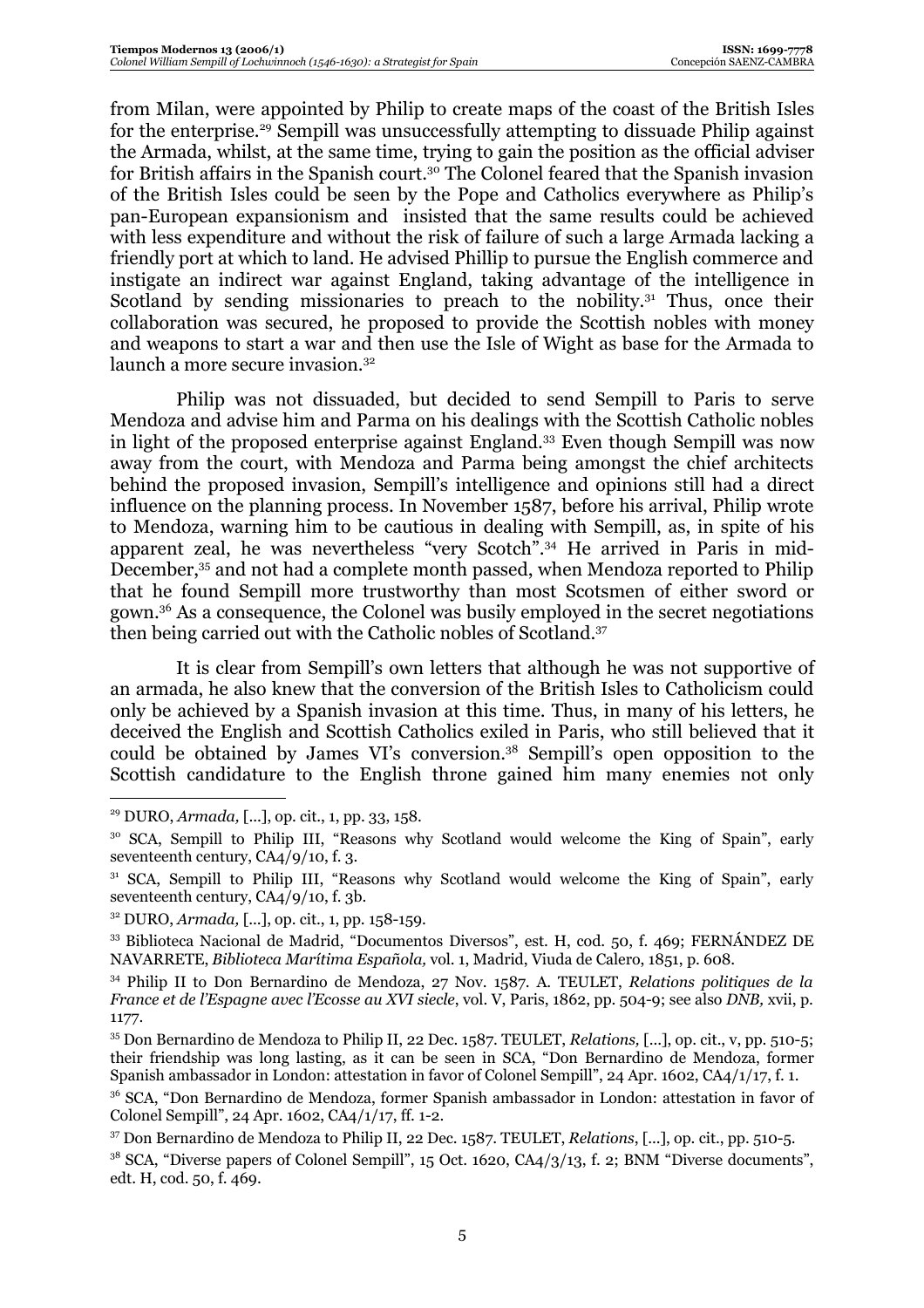amongst the leaders of the Catholics exiled in Paris, Lord Paget and Thomas Morgan, but even among the Scottish Jesuits, as for example Father William Crichton, and some Scottish Catholic nobles, such as the earl of Huntly, who was a close friend of James VI. Thus, it was rather surprising that, when at the end of January 1588 Lord Maxwell arrived in Paris to try to convince Mendoza of James VI's good disposition towards Catholicism, the Spanish ambassador decided that Sempill should go to Scotland in a final attempt to persuade James to join Spain in the enterprise.<sup>39</sup>

Merely a month before the Armada was launched, Sempill and Maxwell set sail for Scotland, landing in Dundee in late July.<sup>40</sup> Immediately upon arrival, Sempill organised a meeting with the Scottish Catholic nobility in Glasgow.41 The evidence indicates that he had been led to believe that a Spanish army would be welcomed in the realm, since his sources, mainly Scottish missionaries, had assured him that over half of the population of Scotland were Catholics.<sup>42</sup> However, as he wrote, he immediately found it apparent that there was no united Catholic party in Scotland and that the number of Catholics in the realm given by the missionaries was far from reality.43 The Spanish diplomatic and political threat to England, Scotland and Protestantism was less extreme than he might have supposed because the power of Catholicism in Scotland had been weakened so by internal dissensions.44 Sempill and Maxwell had to convince the Scottish lords to wait until the Armada reached Scotland and then, and only then, create a diversion by taking up arms and seizing the port of Leith.45 Sempill carried with him 500 gold ducats, which would pay for 300 men for the proposed revolt.46 Maxwell believed that the Armada would not sail, and proposed that the Scots seize the initiative themselves. But many others knew that without Spanish support such a plot was impossible and dismissed his opinion.47

Secretly, Sempill had already met with Sorley Boy Macdonnell,<sup>48</sup> Hugh O'Neil and Rory O'Donnell, leaders of the Irish discontents.49 Moreover, the threat of revolt in Scotland was boosted by the presence of the Jesuit Father William Chisholm – the

<sup>39</sup> K. BROWN, "The Making of a *Politique*: the Counter-Reformation and the regional politics of John, eighth Lord Maxwell".in *Scottish History Records,* vol. lxvi, 1987, p. 164.

<sup>40</sup> *Ibidem*, p. 165.

<sup>41</sup> *Calendar of State Papers relating to Scotland and Mary, Queen of Scots, 1547-1603*, vol. Ix, Edinburgh, Boyd, 1898-1969, p. 482.

<sup>&</sup>lt;sup>42</sup> SCA, Sempill to Philip III, "Reasons why Scotland would welcome the King of Spain", early seventeenth century, CA4/9/10, f. 2.

<sup>43</sup> SCA, Sempill to Philip III, "Reasons why Scotland would welcome the King of Spain", early seventeenth century, CA4 /9/10, f. 2b.

<sup>44</sup> Apart from these ecclesiastical and political differences the Roman Catholic strength in Scotland was limited by the claims of kinship and feud. The Lindsays and the Ogilvies both sympathised with Roman Catholicism, but they were rivals of Angus and their rivalry sometimes took violent form. *CSP Scot.,* xiii, ii, pp. 649-50; SCA, Sempill to Philip III, "Reasons why Scotland would welcome the King of Spain", early seventeenth century, CA4/9/10, f. 3.

<sup>45</sup> BROWN, "The Making of a *Politique*", [...], op. cit., p. 165.

<sup>&</sup>lt;sup>46</sup> SCA, Sempill to Philip III, "Reasons why Scotland would welcome the King of Spain", early seventeenth century, CA4/9/10, f. 3b; the 500 gold ducats were given to him by Andrés de Alba, from Alava, in Spain; a married businessman living at the time in Rouen. SCA, "Letter of Colonel William Sempill to the Count-Duke of San Lucas on Scots affairs", 28 Sept. 1627, CA4/4/20, f. 1.

<sup>47</sup> BROWN, "The Making of a *Politique*", [...], op. cit., p. 165.

<sup>48</sup> See J. M. HILL, *Fire and Sword: Sorley Boy MacDonnell and the rise of Clan Ian Mor, 1538-1590,* London, Athlone Press, 1993.

<sup>49</sup> DURO, *Armada,* [...], op. cit., 2, p. 159.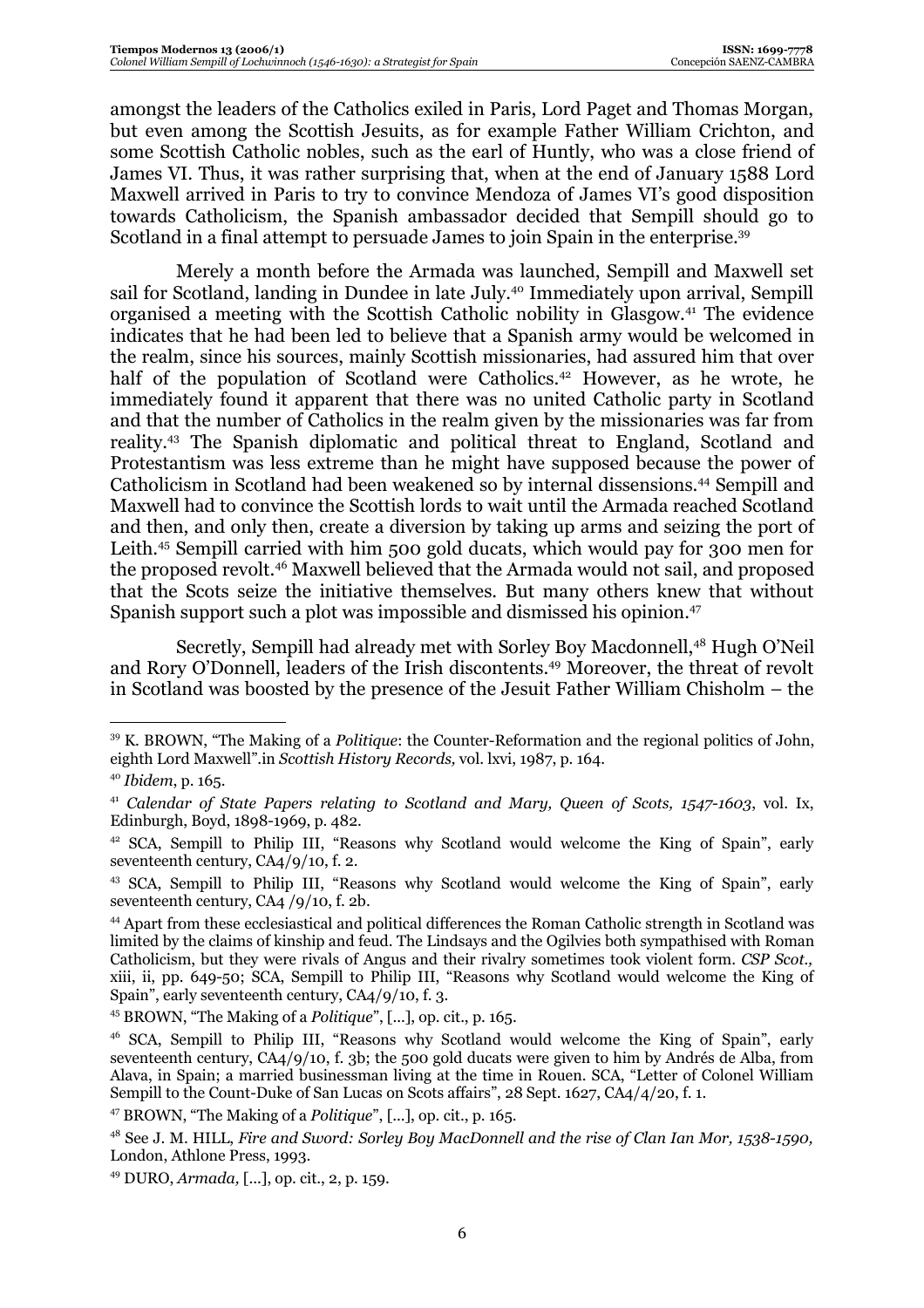bishop of Dunblane – who had been sent by Parma to assist Sempill in his dealings in that realm and with the preparations for the approach of the Armada.<sup>50</sup> On 5 August, Huntly wrote to Parma urging for the enterprise and complaining of the sluggishness of the "Spanish resolutions".51

While the Scottish Catholic noblemen were being seized by anxiety, Sempill was trying to obtain an interview with James VI.52 Duro claimed that Sempill was sent as a special envoy of the Spanish King to offer him 42,000 gold ducats for revenging the death of his mother.53 Father George Conn, however, suggested that the Spanish monarch's final intention was to dispatch an agent to the Scottish King in order to carry out negotiations for the intended marriage of James with the Spanish *Infanta*. 54 In fact, Sempill tells us that he had been sent with two commissions, a public one for James, and a secret commission "to be used for the benefit of the Spanish crown, to lead the nobility when the army from Flanders would come into the island".55

The actual public and the secret letters of commission that Sempill carried from Philip II to James VI which are among Sempill's letters in the Scottish Catholic Archives. The secret commission is, in political terms, much more interesting, since there are two documents that the Colonel denoted as secret commissions from Philip to negotiate with James before the arrival of the Armada.<sup>56</sup>

The first secret letter of commission had seven clauses for James: the first one was that he should renounce any right – civil, divine or by conquest – that he would have to the crowns of England and Ireland. In return, Philip would compensate him with 100,000 ducats before the beginning the Spanish invasion of England. In addition, during the said war there would be sent 12,000 paid and armed soldiers, or a combination of troops and money, or even money alone, depending on Philip's desire. Also, Philip would have an ambassador in Scotland to deal with issues of war or peace.57

The second letter was more focussed on religious matters. Its first, and most important, clause was the conversion of James and his realm to Catholicism; thus, pardoning the Catholics in his realm, calling those from exile to return and restoring their goods, estates and honours. In addition, he would grant liberty of conscience and protect all the English Catholics who would pass to his country.58 Politically, James would have to sign a defensive and offensive league with Philip; and wage war against Elizabeth in Scotland, England, and Ireland. For this, he would give order for

<sup>&</sup>lt;sup>50</sup> *CSP Scot.*, ix, p. 507; William Chisholm had left years ago his bishopric of Dunblane to become a monk under Carthusian order, but had been sent back to Scotland in the late 1580s by the Pope Sixtus V.

<sup>51</sup> BROWN, "The Making of a *Politique*" [...], op. cit., p. 168.

 $52$  SCA, "Diverse papers of Colonel Sempill", 15 Oct. 1620, CA4/3/13, f. 1.

<sup>53</sup> DURO, *Armada,* [...], op. cit., 1, p. 159.

<sup>54</sup> *DNB,* xvii, p. 1177; on this matter see BL, "Raisons et consideracions sur le marriage futur du Roy d'Ecosse", Add. MS 36,530, f. 4.

<sup>&</sup>lt;sup>55</sup> SCA, "Diverse papers of Colonel Sempill", 15 Oct. 1620, CA4/3/13, f. 1; Sempill kept among his papers also drafts of the commission to James VI. SCA, "Letters for the King of Scotland about the commission and for the protection of Colonel Sempill", May 1588, CA4/1/4, ff. 1-3; SCA, "James by the Grace of God King of Scottish to all sundrie […]" 1588, CA4/1/5.

<sup>&</sup>lt;sup>56</sup> SCA, "Diverse documents of W. Sempill", 1587, CA4/10/10.

<sup>&</sup>lt;sup>57</sup> SCA, "Offers of the King of Scotland to His Catholic Majesty", without date, CA4/9/16.

 $58$  SCA, "Offers of the King of Scotland to His Catholic Majesty", without date,  $CA4/9/15$ , f. 1.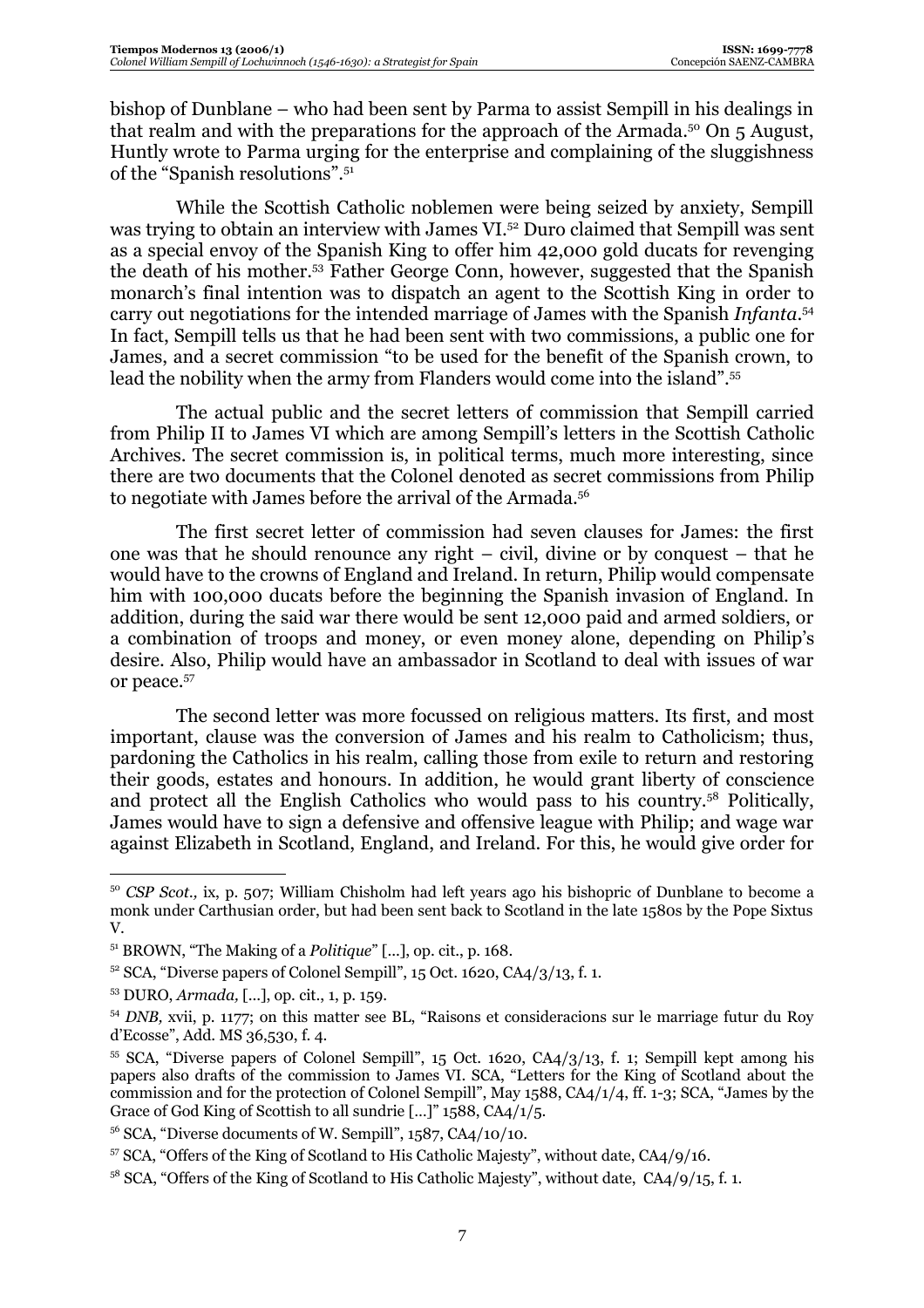all the Scottish soldiers, captains, pilots and men of war in general, serving in Holland and Zeeland, to abandon the English and all the other enemies of Spain. James would also have to help Spain with 10,000 paid soldiers in the war in Flanders. Thus, James would send two noblemen from his kingdom as ambassadors, to reside in Spain and Flanders. Once the war in those lands was finished, he would aid, with the same number of men, in the war against the Turks. Finally, James would have to pledge his future son to be carried to Spain.59

The reports of the English intelligence system did not shed much light on the aims of the final secret commission given to Sempill. Yet, William Asheby informed Sir Francis Walsingham that "the offers of the Spaniards are great – to give him pay for 20,000 footmen and 5,000 horses".<sup>60</sup> This seems to point towards the first commission, as it was of a more military and political nature. Unfortunately, there is no record now of what was said in this meeting between James and Sempill. Duro affirmed that the King, trying to gain the assistance of Sempill, promised him the earldom of the Hebrides, but he never mentioned such offer when relating his meeting with the King of Scotland.<sup>61</sup> Nevertheless, just after their interview, word reached the country of the failure of the Armada; as a result, James refused Philip's offers, or exigencies, which had been presented by Sempill and ordered his arrest.<sup>62</sup>

By 10 August, the Spanish fleet was beaten, but the fear of the invasion was still casting a shadow on a confusing time in Scotland. It was believed that the Armada was going to "bend there course to some part of Scotland and joyne with the northern lordes, which are combined together, and have had intelligence along tyme with the Prince of Parma, beyng solicited by Coronall Simple of this countrey<sup>", 63</sup> On 12August, Elizabeth was informed that a cockboat had landed in Scotland with twelve Spaniards who were conveyed to meet with Sempill in Edinburgh, $64$  with the intention of forcing James VI to leave his country.<sup>65</sup> Once in the burgh, the Spaniards had a conference with Sempill, but this secret interview was discovered. They were arrested and put under ward. Once in prison, they confessed that there were 100 soldiers with victuals and munitions in their ship. Sempill escaped and took to the road in great haste for the house of the earl of Bothwell, in Creighton, eight miles from Edinburgh. Sir James Carmichael pursued, apprehended him, and brought him back to Edinburgh to be examined by the Council. James VI decided to commit Sempill to the same prison as Maxwell was imprisoned in after his rebellion of the previous May, and subsequently committed Maxwell to the Black Ness.<sup>66</sup>

<sup>&</sup>lt;sup>59</sup> SCA, "Offers of the King of Scotland to His Catholic Majesty", without date, CA4/9/15, ff. 1-2.

<sup>60</sup> BL, William Asheby to Francis Walsingham, 3 Aug. 1588, Cott. MS Calig. D.I., f. 257; *CSP Scot.,* ix, pp. 589-91

<sup>61</sup> DURO, *Armada,* [...], op. cit., 2, p. 159; SCA, "Diverse papers of Colonel Sempill", 15 Oct. 1620, CA4/3/13, f. 1b.

<sup>&</sup>lt;sup>62</sup> Fernández de Navarrete wrote that the King of Scotland ordered Sempill's arrest "to behead him". FERNÁNDEZ DE NAVARRETE, *Biblioteca Marítima Española,* [...], op. cit., i, p. 608.

<sup>63</sup> *CSP Scot.,* ix, p. 593.

<sup>64</sup> *Ibidem*, ix, p. 594.

<sup>65</sup> Lord H. Seymour to the Council, 16 Aug. 1588. LAUGHTON, J.K.: *State Papers relating to the Defeat of the Spanish Armada, anno 1588*. London. Ed. Navy Record Society. 1894, p. 120.

<sup>&</sup>lt;sup>66</sup> BL, Sir Henry Woddryngton to Hunsdon, Cott. MS Calig. D.I., f. 276; CSP Scot., ix, pp. 595-6; Calendar of Letters and State Papers relating to English Affairs, preserved principally in the Archives of Simancas. Vol. iv. London. Ed. M.A.S. Hume. 1892-1899, pp. 405, 425.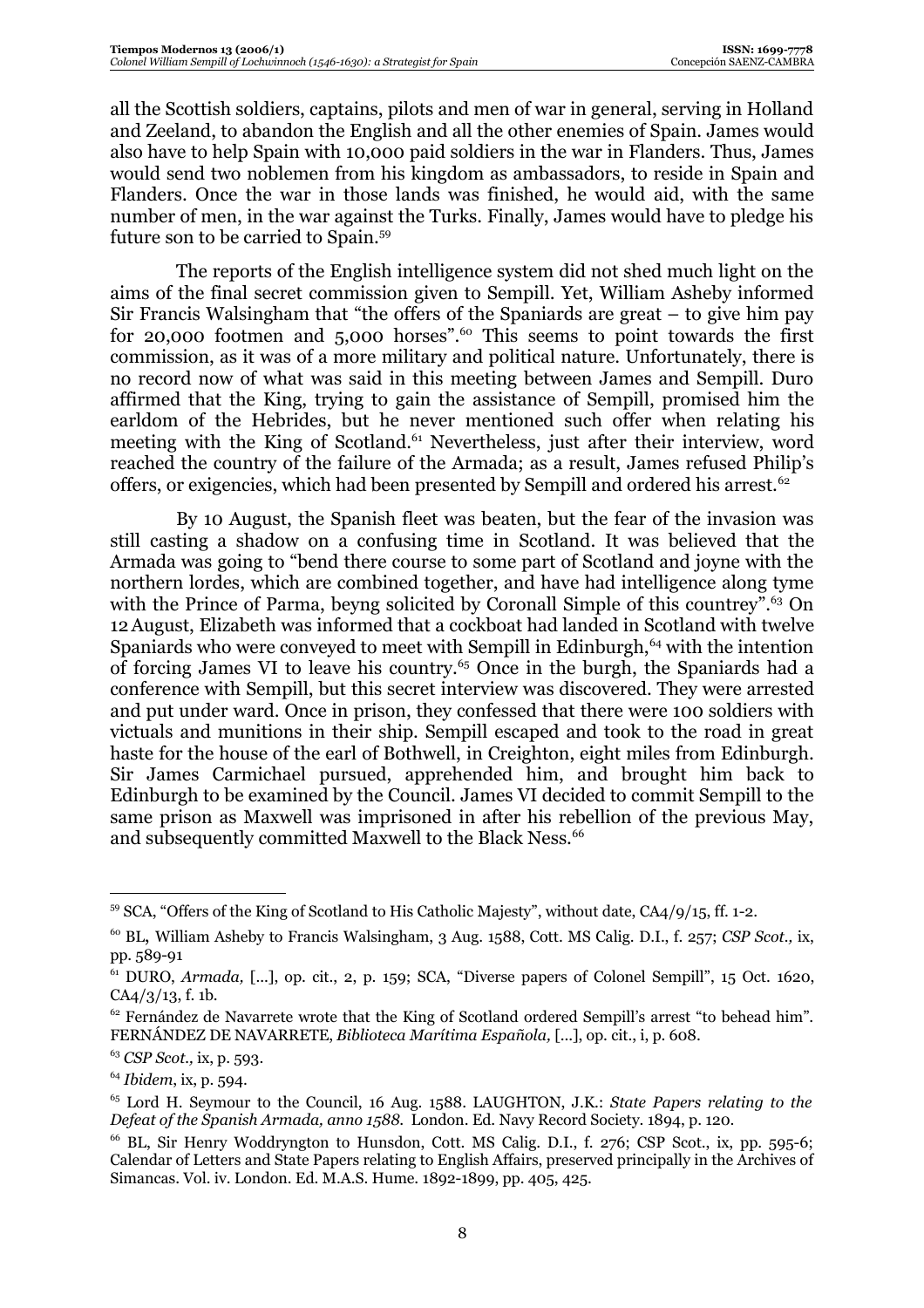Sempill was imprisoned in an uppermost apartment of a seven storey house in the Grassmarket in Edinburgh, owned by one Robert Gourlay,<sup>67</sup> and was under the vigilance of four sentinels who remained at all times with him in the room.<sup>68</sup> Obviously, any diplomatic immunity, which he had previously enjoyed, was removed. Parma, without any scruple, did not hesitate in leaving the agent without any support, despite their long relationship.69 Parma sent a letter to James VI concerning Colonel Sempill and his behaviour in Scotland, alleging "he dealt further than he had commission".70

Later on in his life, the Colonel left a very romantic account of his epic escape among his documents. According to Sempill, plans were made to extract a confession from him that might implicate many Scottish Catholics, but, before that could take place, he escaped, with the aid of the Earl of Huntly, Robert Bruce and Sempill's own sister, Helen Sempill – the Countess of Ross.<sup>71</sup> According to him, Helen sent him by means of a trusty servant what appeared to be three large pies, forewarning him that only two were in reality pies, and being the third one a silken cord covered with paste. The servant informed him that he was condemned to die on the following day, after being made to suffer the torture of the boot, to make him denounce his accomplices; that in consequence, if he wished to save his life, it was necessary that he should make his escape by the window of the prison that night, and that he would find horses ready at the South Gate. He knew how to avail himself of this means of escape. At night-fall, he divided the two pies among the soldiers, and, for this kindness, they consented to leave him alone while he said his accustomed prayers; he immediately fastened his door, placed his bedstead at the window, and having tied the cord to it, and put on his gloves, he began to descend. On account of his corpulence and the extreme thinness of the cord, his flesh was cut causing the most acute pain, and he was on the verge of abandoning the cord and letting himself fall to the ground, when his foot struck upon a balcony. After resting upon it for a short time, he reached the ground in safety. He now found himself in a garden, the wall of which, on account of the inequality of the ground, was low inside, but higher away from the building. Before him was the Grassmarket, guarded by soldiers. In this difficulty, with great presence of mind and assisted by the darkness of the night, he resolved to act the drunkard, and throwing himself into a pool which adjoined the enclosure, he purposely besmeared his clothes and face, and bespattered the soldiers with mud; they believed him to be drunk, and after a few kicks allowed him to pass.72

<sup>67</sup> TAYLOR, *The Scots College,* [...], op. cit., p. 20.

<sup>68</sup> FORBES-LEITH, *Narratives,* [...], op. cit., p. 369.

<sup>69</sup> It should be noted that after this affair was past, Parma recommended Philip II of Spain to award Sempill with the habit of the Order of Santiago for his merits in Scottish affairs. FERNÁNDEZ DE NAVARRETE, *Biblioteca Marítima Española*, [...], op. cit., i, p. 609.<br><sup>70</sup> SCA, "Letters of Duke of Parma to the King of Scotland touching the commission of the Colonel

Sempill, his prison and the response of the King to the Duke and a safe-conduct of the King signed and stamped by his stamp", without date, CA4/9/12, f. 1; *CSP Scot.,* ix, p. 653.

 $71$  On 15 July 1602, the King of Spain gave order to Andres de Prada to make a license that of the 800 ducats that were the salary of Colonel Sempill, 300 of them would be sent from that day onwards to his daughter, Helen Sempill – in exile in Brussels – for the rest of her life, event after the Colonel's death. SCA, "Diverse documents of W. Sempill", without date, CA4/2/5, f. 1; FORBES-LEITH, *Narratives,* [...], op. cit., p. 368.

<sup>&</sup>lt;sup>72</sup> SCA, "Diverse documents of W. Sempill", without date, CA  $4/2/5$ , ff. 1-2; FORBES-LEITH, *Narratives*, p. 369.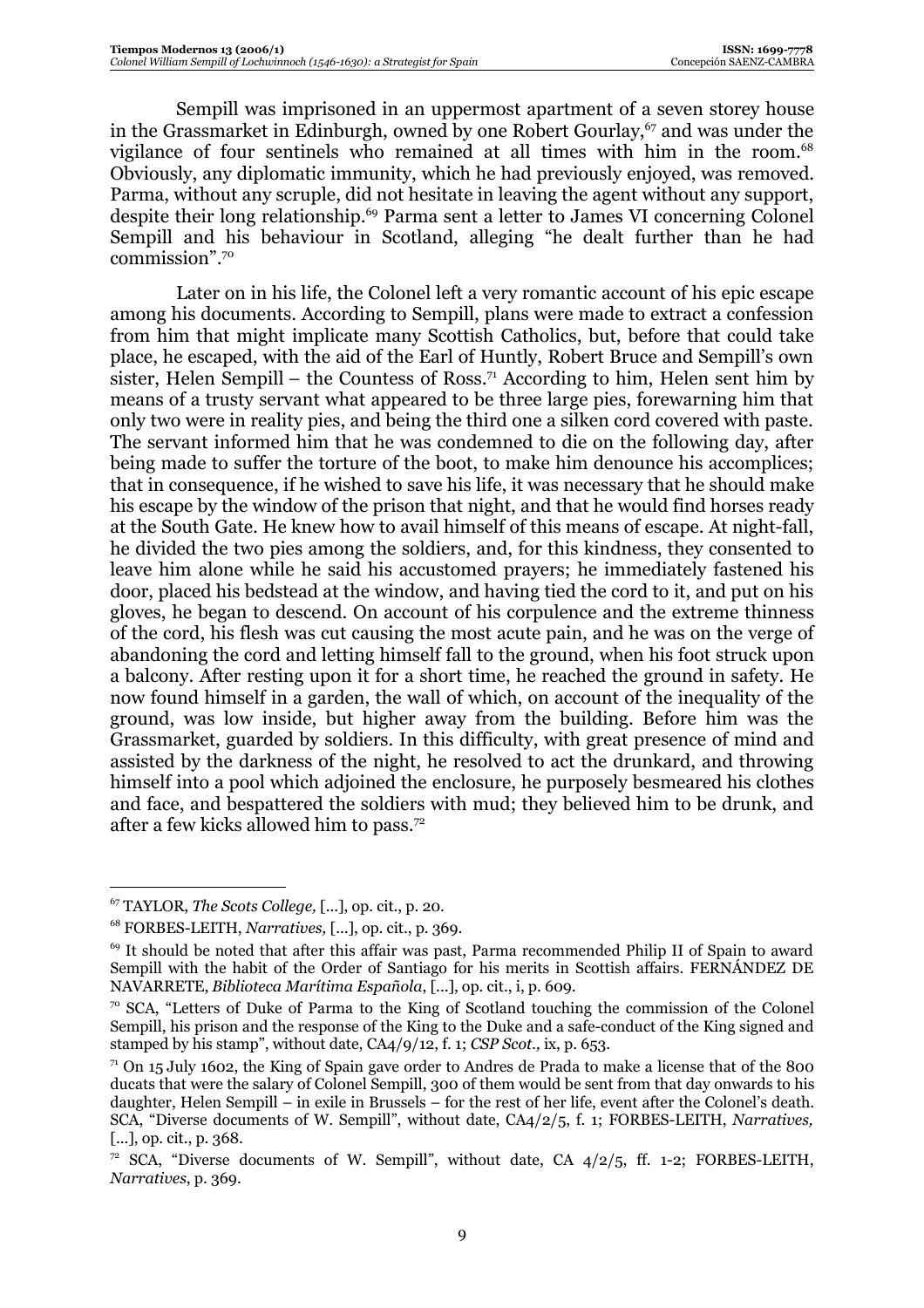After Sempill's escape from custody, an order was issued on 20August by the Privy Council of Scotland against the Colonel, "who had come on a pretended mission from the Prince of Parma and had been trafficking treasonably with His Majesty's subjects".73 Sempill was able to avoid his persecutors, and just before departing from Scotland, met part of the nobility, notably Huntly, Errol – who was at the time Constable of Scotland – and Lord Hamilton – a protestant but friend of Mary Queen of Scot's.74 Of the 500 gold ducats that the Colonel had carried with him, 100 ducats were given to Hugh O'Neil and Rory O'Donnell.75 Another 20 ducats were given to "trustworthy friends" to be used "to buy people close to the Earl of Bothwell, Admiral of Scotland and cousin of the King, to covert him to Catholicism".76 Fintry and Bruce would continue as intermediaries for the correspondence between Spain and the Scottish Catholic nobility'.<sup>77</sup> According to Sempill, in the same meeting, it was also agreed that letters signed by the Catholic nobles would be substituted by ciphered letters, with a code that was designed by Sempill himself before he left Scotland, or that in grave occasions, Fintry or Bruce would go in person to Spain or the Low Countries with a letter of reference.78

When Sempill arrived at Flanders, he visited Parma. He wanted to make sure that if James VI decided to arrest the Catholic nobility there, the same amount of money that had been provided by Mendoza and the Duke of Alba years before – 5,040 ducats – would be sent again to Scotland.79 Sempill had understood that Parma's actions when the Armada were politically correct, but he felt deceived. Immediately after their interview he returned to Madrid, to take up his prior role as an agent, carrying with him Parma's commendation and request for suitable reward.<sup>80</sup>

Once in Madrid, with Sempill as the coordinator, the net of espionage seemed to work perfectly. In dealing with his agents Sempill had always exercised great care. They made use of ciphered letters, which he normally decrypted in person. However, even coded letters did not prevent the secret correspondence from being discovered. On 27 February 1589, Thomas Pringle – Sempill's servant – was arrested in England with several letters from some Scottish Catholic earls. Immediately, Elizabeth informed James of the treasonable correspondence maintained by some of his subjects. $81$  At the end of February, the Privy Council of Scotland delivered to the English ambassador a collection of deciphered letters that had been seized from a Scottish man, who was suspected of trying to carry them to Parma and Philip II.<sup>82</sup> The letters were from Errol, Huntly, Crawford, Maxwell, Claude Hamilton and Bruce regretting the failure of the Spanish Armada a year before and offering, if aided by 6,000 Spaniards, to co-operate in a new invasion of England. $83$  Whilst being

<sup>73</sup> *CSP Scot.,* ix, p. 654.

<sup>74</sup> SCA, "Diverse papers of Colonel Sempill", 15 Oct. 1620, CA4/3/13, ff. 1-2.

<sup>75</sup> SCA, "Letter of Colonel William Sempill to the Count-Duke of San Lucas on Scots affairs", 28 Sept. 1627, CA4/4/20, f. 1b.

 $76$  SCA, "Diverse papers of Colonel Sempill", Oct. 1620, CA4/3/13, ff. 1-2.

 $\frac{77}{15}$  SCA, "Diverse papers of Colonel Sempill", 15 Oct. 1620, CA4/3/13, f. 2.

 $78$  SCA, "Diverse papers of Colonel Sempill", 15 Oct. 1620, CA4/3/13, f. 2b.

<sup>&</sup>lt;sup>79</sup> SCA, "Diverse papers of Colonel Sempill",  $15$  Oct. 1620, CA4/3/13, f. 2b.

<sup>80</sup> TAYLOR, *The Scots College,* [...], op. cit., p. 20.

<sup>81</sup> *CSP Scot.,* ix, p. 698.

<sup>82</sup> *Ibidem*, ix, pp. 682-3; *The Register of the Privy Council of Scotland*, vol. Iv, Edinburgh*,* J.H. Burton, 1877-98, pp. 821-822.

<sup>83</sup> *CSP Scot.,* ix, 682-97; *RPC,* iv, 361, 821-2.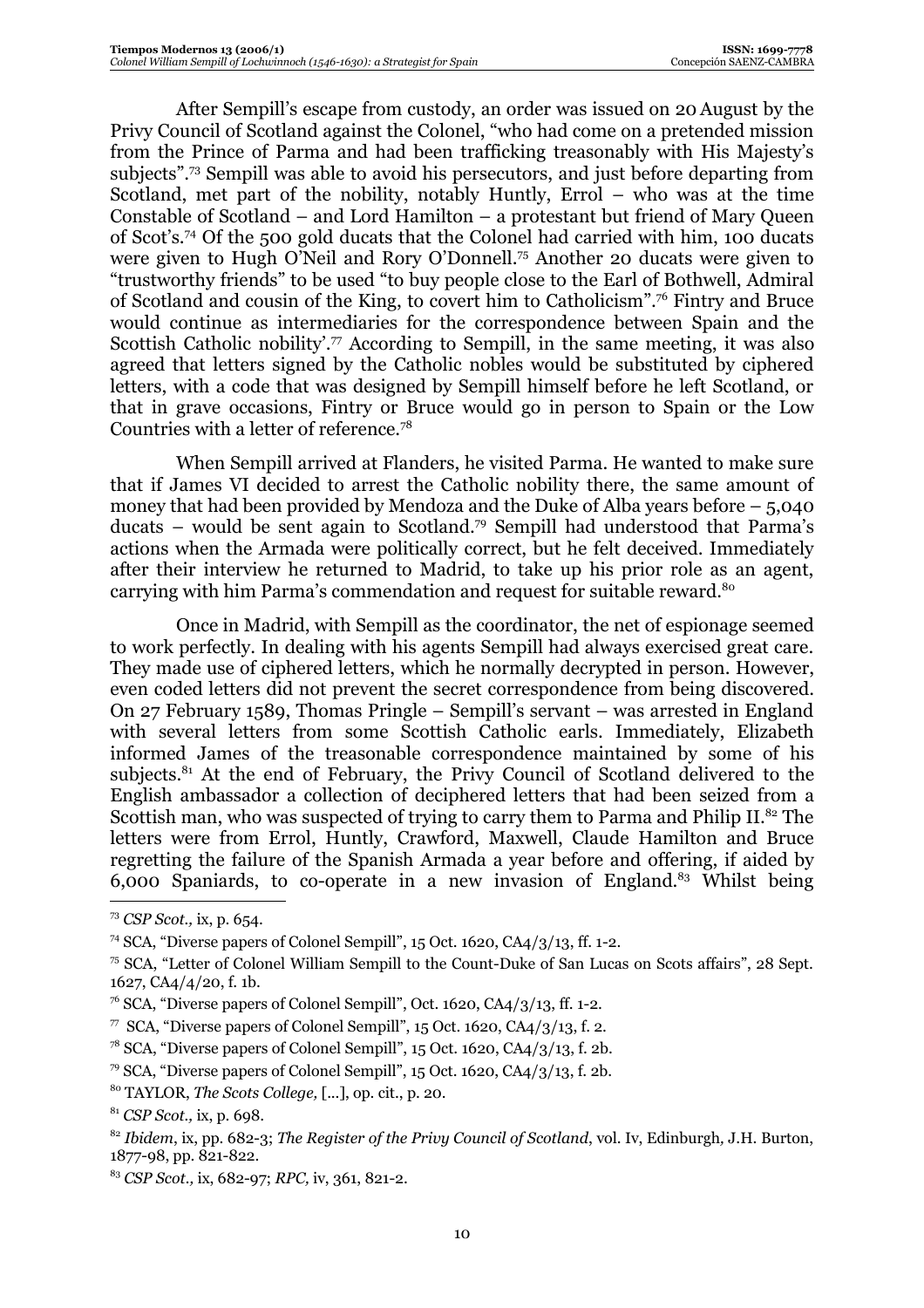interrogated by Walsingham, Pringle confessed that Sempill had dispatched him from Flanders six weeks prior.<sup>84</sup>

The first enclosure was a collective letter of the "Scottish Lords to the King of Spain", dated 14 January 1589, and written in French in which, after expressing their regret for the failure of the Armada, they solicited Philip II to renew his invasion of the Isle by way of Scotland, assuring that with the aid of 6,000 Spanish soldiers and money, within six weeks of their arrival they should be well advanced inside England; and they would quickly have completed the invasion of the Isle. Finally, they claimed that Sempill knew all the details of this plan.<sup>85</sup> The second letter was a long dispatch from Bruce to Parma, dated 24 January 1589. Bruce confirmed Parma's delivery of 6,272 crowns and 3,700 pistols by Father Chisholm.<sup>86</sup> Part of the money was given to Lord Livingston, and the rest was kept in Edinburgh to aid, if needed, the Catholic nobles. Moreover, Bruce declared that Bothwell, although Protestant, was "extremely desirous to aid you against England", assuring that Bothwell had offered to leave his country in order to offer himself to Parma, and afterwards to Philip.<sup>87</sup> The next letter was a response from Huntly to Parma's letter sent with Father Chisholm, on 13 October 1588<sup>88</sup> There was, also, a letter from Errol to Parma, asking him "to assure him [Philip II] on my behalf that he has no servant in this land more devoted than I".<sup>89</sup> The last two enclosures were directed to Sempill; the first letter by Chisholm.<sup>90</sup>

On 21 March, the Privy Council, convening at Holyroodhouse, issued a summons for Fintry, who was also suspected of being involved.<sup>91</sup> Fintry and Pringle were imprisoned and as a result the Spanish net of intelligence in Scotland was not completely broken, but seriously damaged. On 24 May 1589, Huntly, Bothwell and Crawford were charged with trafficking with Sempill, Bruce, Hay, and Crichton from whom "they had received foreign money to execute some treasonable practise against the presente state".92

Sempill was requested by the Catholic nobility of Scotland to go with a commission to Philip to Spain. Firstly, Sempill had to declare the little hope that there was that of James's Catholic conversion. He himself believed that James "had consent the martyrdom of his own mother".93 Thus, he had to remind Philip of the importance of Scotland for being able to move against England. Subsequently, he had to make a study of the ports, beaches or any other places where an army could disembark; how

 $84$  SCA, "Diverse papers of Colonel Sempill", 15 Oct. 1620, CA4/3/13, f. 3.

<sup>85</sup> *CSP Scot.,* ix*,* pp. 684-5.

<sup>&</sup>lt;sup>86</sup> However, the Privy Council reported that "Bruce hath received divers sums of money [apart from his pension by the King of Spain of 40 ducats per month], and lately 10,000 ducats by Chishome, and looketh for more from the Duke, to be distributed among the Catholic nobility or employed for some great enterprise in Scotland, with the assistance of the Spanish forces". See third enclosure. *CSP Scot.,* ix, pp. 686-91.

<sup>87</sup> Public Record Office, "King of Spain's forces in the Low Countries", 1590, SP 77/5, f. 1; *CSP Scot.,* ix, pp. 689-91.

<sup>88</sup> PRO, "King of Spain's forces in the Low Countries", 1590, SP 77/5, f. 2; *CSP Scot.,* ix, pp. 692-3.

<sup>89</sup> PRO, "King of Spain's forces in the Low Countries", 1590, SP 77/5, f. 3; *CSP Scot.,* ix*,* p. 693.

<sup>90</sup> PRO, "King of Spain's forces in the Low Countries", 1590, SP 77/5, f. 4; *CSP Scot.,* ix, p. 694.

<sup>91</sup> *RPC*, iv, pp. 360, 820-1, 367; *CSP*, x, pp. 10-13; incriminating letters from Huntly and Errol to Parma, written on 24 January 1589, are recorded in PRO, SP77/5, f. 2.

<sup>&</sup>lt;sup>92</sup> *CSP Scot*, x, p. 83.<br><sup>93</sup> SCA, Sempill to Philip III, "Reasons why Scotland would welcome the King of Spain", early seventeenth century, CA4/9/10, f. 2.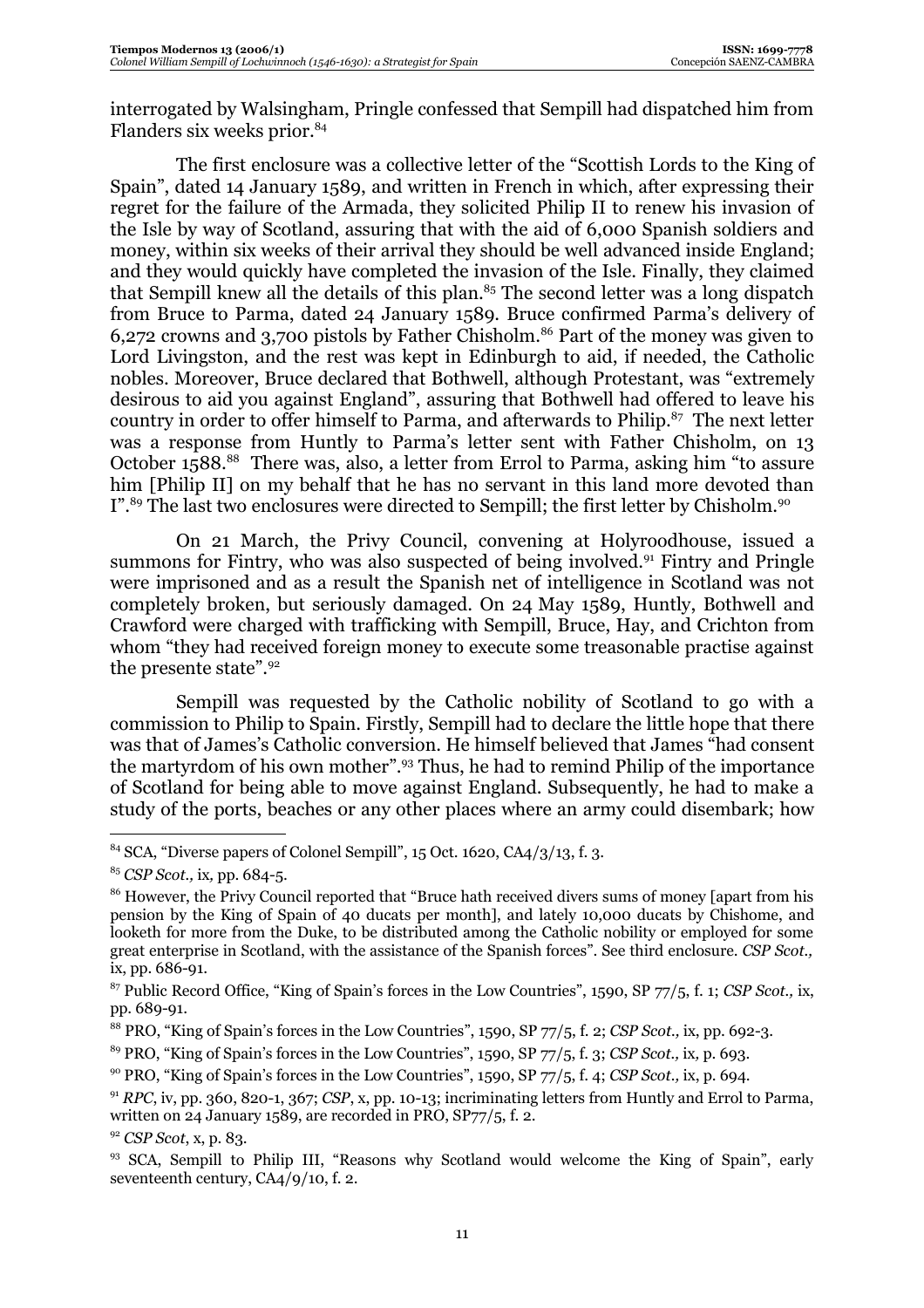money – especially for Bothwell – as well as weapons and munitions could be sent without being intercepted by the English.<sup>94</sup>

At the beginning of June, Sempill and Bruce decided to travel to the Spanish court, to try to convince Philip that a new armada was needed, while Boyd and Crichton would similarly approach Parma in the Netherlands.95 Due to the death of Cardinal Granvelle, Sempill was remitted to don Cristobal de Moura, who ordered him to accompany Philip to Tarazona as an adviser.<sup>96</sup> Parma was more anxious than the Spanish King for new action in Scotland. Philip was not convinced, and believed that more information was needed, before taking such a drastic decision.<sup>97</sup>

Thus, Sempill presented an unrealistic plan to Philip on "the estate of the Catholic religion in the kingdom on Scotland", which proposed invading the kingdom with 3,000 men who would land in Orkney.<sup>98</sup> Once there, Sempill assured:

Para esta empressa no sera menester mas de tres mil hombres de socorro que abran de desembarcar en las yslas de orhnay las quales siendo fuertes de suyo se podran hazer en poco tiempo imprenables de mas de que son fertiles y abundantes de todas cosas necesarias para el sustento del numero sobre dicho y muy cercanas de las fuerças de los de mas principales y poderosos catolicos de escoçia entre los quales es el conde de Cathenes mi hermano ques siglear de todas las tierras de Cathenas que son mas çerca de las yslas de orknay y puede acudirnos con quatro mill hombres.<sup>99</sup>

Once both armies united, they would pass into the Firth of Forth, which according to Sempill, would be impossible for the enemy to cross with cavalry or infantry because of its great volume of water, thus, they would be forced to enter through the mountain of Athol, which could easily be defended. Consequently, he pointed out that there were several advantages to the plan: firstly, that liberty of conscience would be granted for the Catholics; secondly, the expenses provoked to the Protestants by the levy of their army would not allow them to aid the rebels in the Netherlands, nor attack the Spanish fleet coming from America; and finally, and more importantly, once Elizabeth died, Philip would be the only successor to her crown.<sup>100</sup>

This over optimistic plan was the response to Philip's declining interest in Scotland. The Spanish King had clearly expressed his reticence to send a new armada against England via Scotland without native support inside the realm; moreover, Ireland was proving a more appealing route. But the riots of 1591 in Madrid, Toledo and Seville became Philip's priority.101

100 BL, Colonel W. Sempill, "On Scottish affairs", 1591, Add. MS 28,420, ff. 140-4.

 $94$  SCA, "Instruction for C. William Sempill from the Duke of Parma", 12 Nov. 1589, CA4/1/6, f. 1.

<sup>95</sup> SCA, "Instruction for C. William Sempill from the Duke of Parma", 12 Nov. 1589, CA4/1/6, ff. 1-2.

<sup>&</sup>lt;sup>96</sup> SCA, Sempill to Philip III, "Reasons why Scotland would welcome the King of Spain", early seventeenth century, CA4/9/10, f. 2.

<sup>97</sup> SCA, "Instruction for C. William Sempill from the Duke of Parma", 12 Nov. 1589, CA4/1/6, f. 2.

<sup>98</sup> SCA, Sempill to Philip III, "Reasons why Scotland would welcome the King of Spain", early seventeenth century, CA4/9/10, f. 2b.

<sup>&</sup>lt;sup>99</sup> "For this enterprise it will not be necessary more than three thousand men of aid, who will have to disembark on the Orkney Isles, which being [defensively] strong could be made in a short time impenetrable plus they are fertile and abundant of all the necessary things for the sustentation of the aforesaid number and very near to the forces of the more principal and powerful Catholics of Scotland among which is the Earl of Caithness, my brother, who is owner of all the lands of Caithness which are nearest to the Orkney Isles and can come to help with four thousand men".

<sup>101</sup> G. PARKER, *Philip II,* Chicago, Open Court, 1995, p. 184.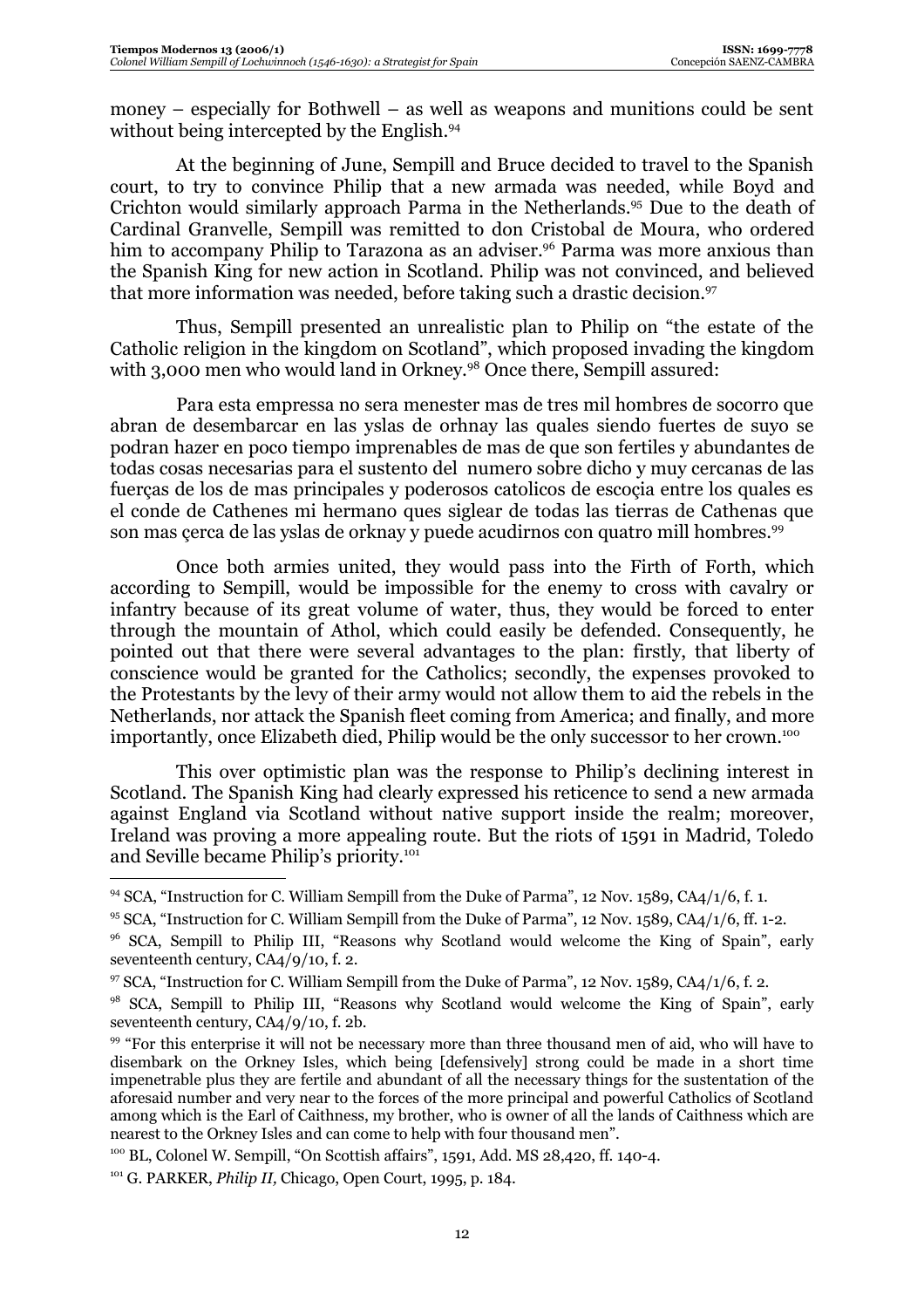Nevertheless, Philip did not forget about Scotland, and he wanted to extend his net of informers and also appoint full time agents and Sempill was charged with this commission. His recommendation was passed to Philip in the winter of 1590; thus, Francis Mowbray, George Kerr, William Hamilton and George Conn, became pensioners of the crown of Spain.102 By June, Kerr was sent from the Netherlands back to Scotland with letters from Sempill, Boyd, Bruce and Crichton.<sup>103</sup>

The English had been suspicious of Kerr's expeditions to and from Flanders for more than one year.104 In April 1591, he had been sent to Flanders by the Scottish Catholic nobility.105 In May, he had returned to Scotland with letters from Sempill, Boyd and Bruce for the Catholic nobles.<sup>106</sup> But on 27 December, Kerr was arrested carrying eight blanks, subscribed by Angus, Huntly, or Errol; some jointly by all three; and some by the three earls and Adam Gordon of Aunchindoun. They were not directed to any person in particular, yet by the humble words in the subscriptions they seem to be addressed to Philip II.<sup>107</sup>

On 31 December, Kerr was brought to Edinburgh.108 While he was being interrogated, rumours spread of the imminent arrival of 7,000 invading soldiers from Spain, under the command of the Duke of Pastrana.<sup>109</sup> The news of the conspiracy worried Elizabeth, who immediately wrote to James to "rake it to the bottom".<sup>110</sup> Merely one day after Kerr was imprisoned in Tollbooth until the authorities could determine his involvement and its extent.<sup>111</sup> By mid-January, Kerr had already confessed that the blanks were part of a plot for a new Spanish invasion of England using Scotland as a base. The people he accused of being implicated were Huntly, Angus and Errol; Fintry, who was imprisoned at the time in Stirling Castle; the Jesuit Fathers James Gordon and Robert Abercorn, at that time in Scotland; and Crichton and Sempill, who were working in Spain.<sup>112</sup>

On 29 January, Kerr affirmed that the blanks were letters of credit given to him by the Scottish Catholic earls, to be passed on to Philip II, the Pope and others, requesting for a Spanish ambassador to be sent to Scotland "with money to relieve the Jesuits and instruments travailing here […] and to entertain the noblemen, courtiers and parties favouring the cause, and to tempt the King himself".<sup>113</sup>

<sup>102</sup> SCA, "Colonel Sempill: representation of Scottish affairs", 15 Mar. 1630, CA4/5/16, ff. 1b-2. 103 *CSP Scot.,* x, pp. 518-20.

<sup>104</sup> *Ibidem*, x, pp. 518-20

<sup>105</sup> *Ibidem,* x, p. 470

<sup>106</sup> *Ibidem*, x, p. 532.

<sup>107</sup> *Ibidem*, x, p. 828; see also D. CALDERWOOD, *The History of the Kirk of Scotland,* Edinburgh, Woodrow Society, 1842, pp. 145-50.

<sup>108</sup> *CSP Scot.*, xi, p. 16.

<sup>&</sup>lt;sup>109</sup> *Ibidem*, xi, pp. 16-17.<br><sup>110</sup> Elizabeth I to James VI, Jan. 1593. G. B. HARRISON, *The letters of Queen Elizabeth*, London, Cassell, 1935, pp. 224-5.

<sup>&</sup>lt;sup>111</sup> P. SHEARMAN, "The Spanish Blanks" in *Innes Review*, Vol. iii, 1952, pp. 81-2.

<sup>112</sup> *Ibidem*, p. 82; Crichton was at the Spanish court, but he was not being successful interesting the King of Spain to send forces for Scotland. Very shortly, he would depart to go to the Rome to see the Pope. *CSP Scot.*, xi, p. 61.

<sup>113</sup> *Ibidem*, xi, pp. 22, 23, 33, 34; SHEARMAN, "The Spanish Blanks", [...], op. cit., p. 82.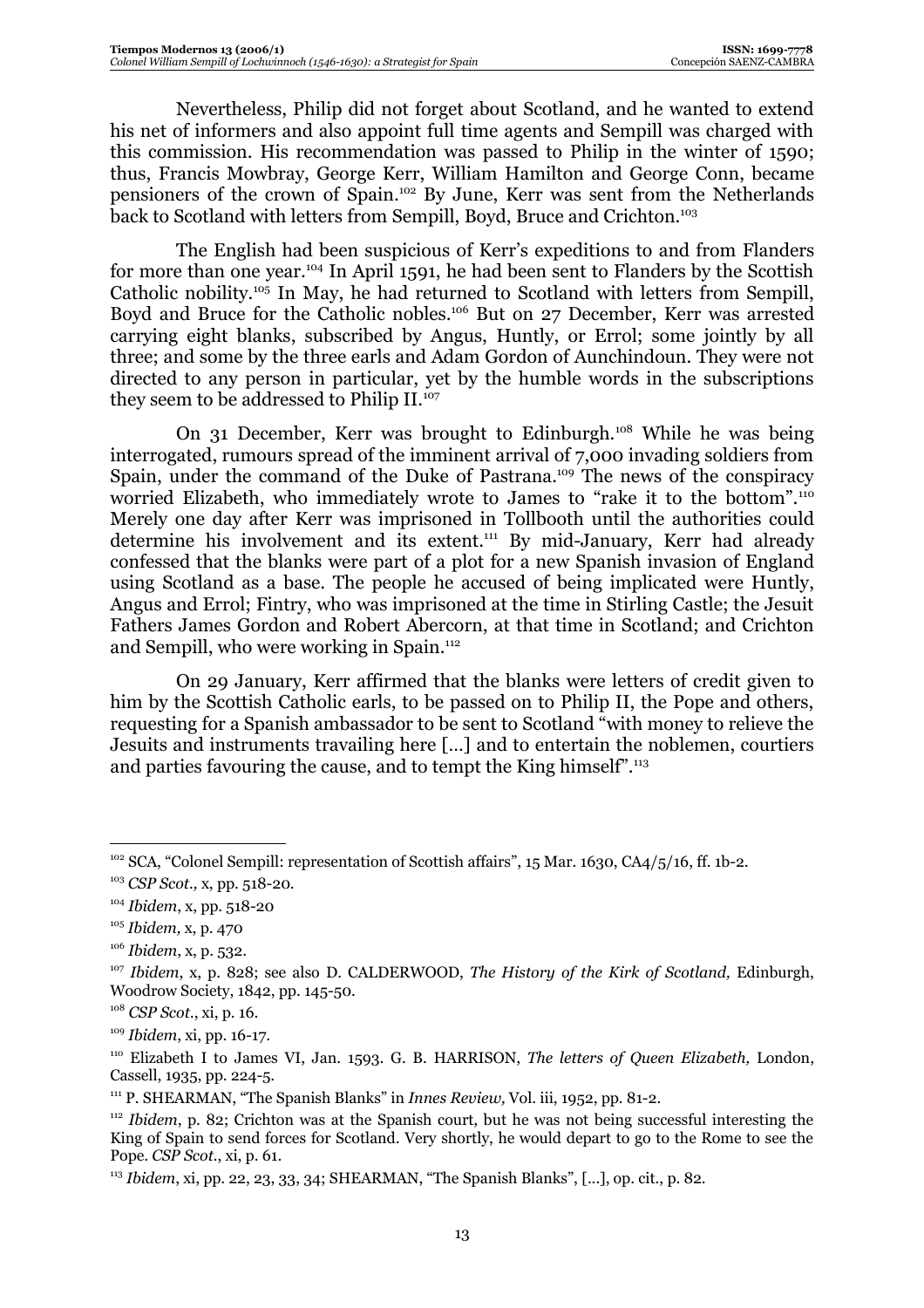Straight after this harsh blow to the Spanish intelligence system in Scotland, Sempill was suspected to have passed into Scotland to reorganise his net of agents.<sup>114</sup> allegedly he arrived in Scotland at the end of August 1592.115 In the autumn, James VI reported to Robert Bowes that he had received offers from Parma on behalf of Philip II. Sempill, the messenger, had told James that Philip would provide 40,000 ducats to be delivered to Bothwell, for distribution between him and the Scottish Catholics.<sup>116</sup> According to Sempill, Parma's sudden death at the beginning of December 1592 was what had halted these preparations.<sup>117</sup> Finally, the Colonel, departed from a port near Seton at the end of December.<sup>118</sup>

The rumours of new Spanish plots rapidly increased during the summer of 1593.119 It was said that Sempill had travelled from Spain to Newhaven, in France; and from there to the Water of Clyde, in the west of Scotland. Supposedly, he carried with him gold for the Catholic earls. However, Sempill had in fact not left Spain.<sup>120</sup> The entire international political scene had been transformed by the assassination of Henry III on 2 August. The proclamation of Henry of Navarre – the Huguenot leader – as King of France forced Philip to concentrate all his efforts on France. As a result, his plans for an invasion of the British Isles once again were inevitably postponed;<sup>121</sup> but secret reports from France remarked upon the "great preparations of the King of Spain's ships both by land and sea" in France and Brittany.<sup>122</sup> This same source had assured that not only had the Governor of Bloy Castle [near Bordeaux] sent ships to Spain for supplies of gun powder, but he was also going to give shelter to the eight hundred heavy ships that were to sail from Spain for Scotland before the following October. The reports had claimed that Spain would "cause the Scottish ships to fight against the English ships "by extremity". Supposedly, three ships were ready at the port of Leith to set sail for Spain.<sup>123</sup> On 22 December 1593, Robert Bowes finally confirmed to Burghley that he had been assured that an army was being prepared in Spain to embark for Scotland, but that the Scottish nobility had asked Philip through Sempill not only to send an army from Spain, but also to send another from the Low Countries.<sup>124</sup>

Certainly, the Scottish Catholic nobility, with their leaders on the continent since the three rebel earls had been exiled by the government because of their involvement in the "Spanish Blanks" affair, had seen themselves forced to conciliate with James;<sup>125</sup> but, secretly had informed Sempill that they would be ready for "whatever the Spanish king wanted". Sempill reported these words to Philip II, however, the Spanish king, "being misinformed by English priests in Spain, did not reply to their offers".126 The Colonel decided to have the 5,040 pounds withdrawn

- <sup>119</sup> *Ibidem*, xi, p. 107, 697-700.
- 

- <sup>122</sup> *CSP Scot.*, xi, p. 166.
- 
- 

<sup>114</sup> *CSP Scot.,* x, pp. 657-9.

<sup>115</sup> *Ibidem*, x, p. 760.

<sup>116</sup> *Ibidem*, x, pp. 804-8. 117 SCA, "Clase de papeles del Coronel Sempill", 15 Oct. 1620, CA4/3/13, f. 3; *CSP Scot.,* x, p. 824.

<sup>118</sup> *Ibidem*, x, p. 810.

<sup>&</sup>lt;sup>120</sup> *Ibidem*, xi, p. 697.<br><sup>121</sup> G. PARKER, *The Grand Strategy of Philip II*, New Haven, Yale University Press, 1998, p. 273.

<sup>&</sup>lt;sup>123</sup> *Ibidem*, xi, pp. 166-7.<br><sup>124</sup> *Ibidem*, xi, pp. 245-7.<br><sup>125</sup> SCA, "Diverse papers of Colonel Sempill", 15 Oct. 1620, CA4/3/13, ff. 3. 3b.<br><sup>126</sup> SCA, "Diverse papers of Colonel Sempill", 15 Oct. 1620, CA4/3/13, ff.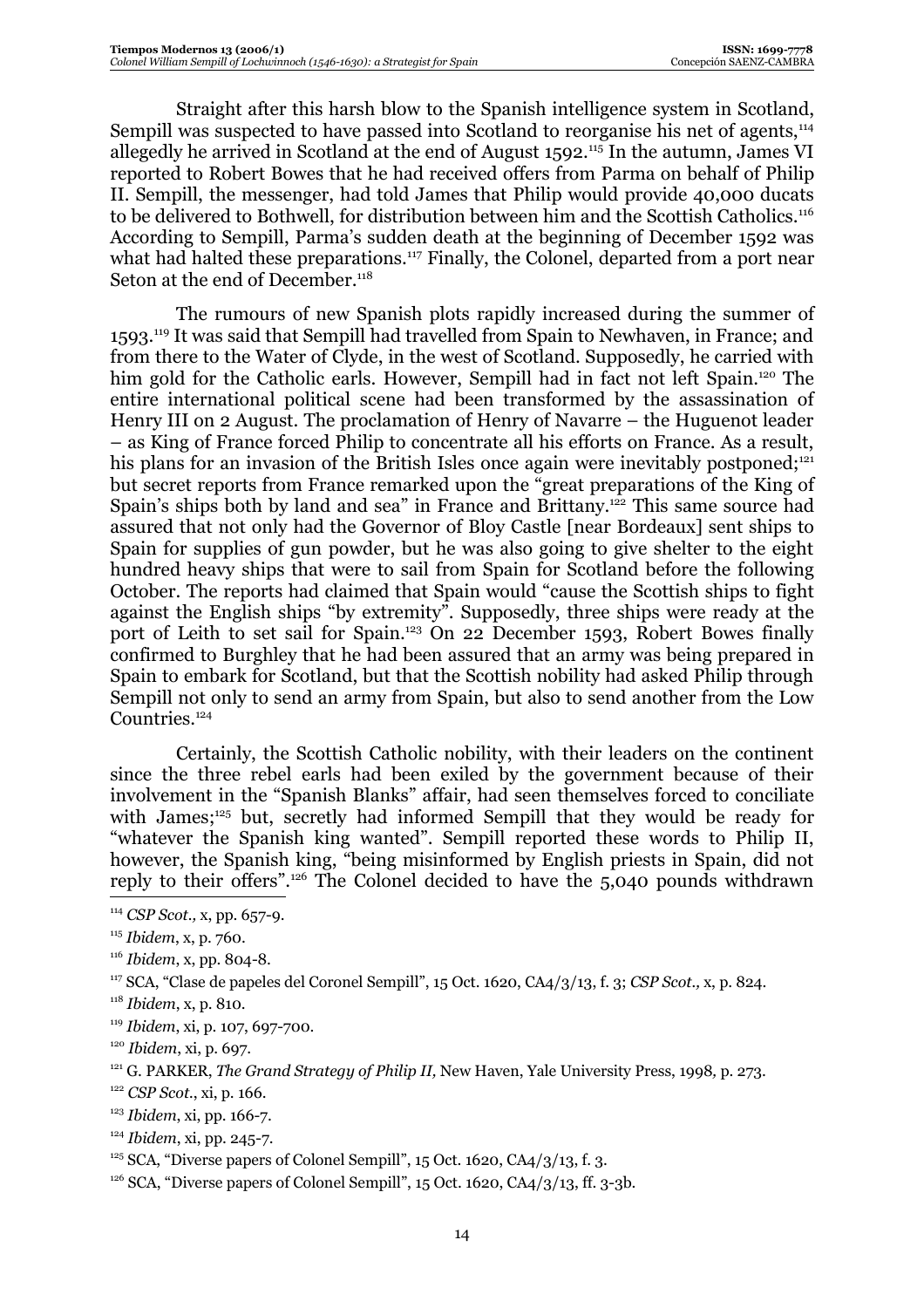from Scotland, which had been given years earlier to Bruce, who handed the money to Philip's officials in Flanders.127

By 1597, Philip had recognised that the policy he had pursued towards England and Scotland, and his many attempts to interfere in their internal affairs, had failed. In his disillusionment, the King was finally convinced to use Ireland instead of Scotland for his plans, starting to support the earl of Tyrone's rebellions.128 Sempill still refused to accept the situation that seemed forced upon him and continued presenting proposals to the King in order to attract his attention towards Scotland. But these proposals came to nothing since, in September 1598, Philip died.129

For the following five years, Sempill spent most of his time writing memorandums to Philip III trying to convince him to follow his father's steps by trying to re-establish Catholicism in the British Isles and to send missionaries to Scotland.130 When in March 1603 Elizabeth died, James was invited to become King James I of England.<sup>131</sup> In 1604, Philip III and James signed a peace treaty.<sup>132</sup> Under these circumstances, it was clear that Spain was not in a situation to aid the dissidents in Scotland any longer.133 Only the last of the believers, Sempill, refused to accept the situation.<sup>134</sup>

Sempill remained as the main expert on British affairs at the Spanish court. Philip III, however, preferred to keep peaceful relations with England, which meant that his interest in Scotland declined. Nevertheless, he kept the Spanish King regularly informed concerning Scottish affairs with series of memorandums stressing the necessity of aiding Scotland, militarily and religiously.135 Although, he knew that Philip was not going to undertake a military enterprise, as his father had done. His efforts were not in vain. Sempill was conscious of the primary necessity of maintaining the ineffable «reputación de España» [Spanish reputation] at sea; thus, in the early seventeenth century he became the "father of the Spanish reconstructed navy".136 In fact, his ideas on maritime defence were one of his greatest achievements.137 The outbreak of Bohemian rebellion in 1618 expanded the scope of

 $127$  SCA. "Diverse papers of Colonel Sempill", 15 Oct. 1620, CA4/3/13, f. 3b.

<sup>128</sup> PARKER, *The Grand Strategy,* [...], op. cit., p. 278.

<sup>129</sup> TAYLOR, *The Scots College,* [...], op. cit.*,* p. 20.

 $130$  SCA, "Diverse papers of Colonel Sempill", 15 Oct. 1620, CA $4/3/13$ , f. 3b.

 $131$  BNM, "Declaration done by the English Council in favour of James, king of Scotland," 1603, MS 3826, ff. 73-4; BNM, "Edict publisher by the English declaring James, king of Scotland, as king of England" MS 7456, ff. 21-23v; L. CABRERA DE CÓRDOVA, *Relaciones de las Cosas Sucedidas en la Corte de España desde 1599 hasta 1614, Salamanca, Martin Alegria, 1997, p. 174.*<br><sup>132</sup> BL, "Articles of the peace concluded at London betwene James King of England, Scotland and

Phillip the 3. King of Spaine the Archdukes Albert and Isabella Clara Eugenia, Dukes de Brabant & e." 18 Aug. 1604, MSS Cott. Vesp., cxiii, ff. 2-9; CABRERA DE CÓRDOVA, *Relaciones*, [...], op. cit., p. 587; see also A. J. LOOMIE, "Philip III and the Stuart Succession in England, 1600-1603" in *Revue Belge de Philologie et d'Histoire*, vol. xliii, 1965, pp. 97-154.

<sup>133</sup> See J. D. MACKIE, "James VI. and I. and the Peace with Spain, 1604", in *Scottish Historical Records,* vol. xxiii, 1926, pp. 241-49.

<sup>134</sup> J. R. ELDER; *Spanish Influences in Spanish History,* Glasgow, Maclehose & Co., 1920, p. 273; see also BL, "Letter translated from Scottish language to Spanish written by Lord Beiltriesal to Colonel Sempill", 1603, Add. MS 28,420, f. 13.

<sup>&</sup>lt;sup>135</sup> SCA, Sempill to the Count-Duke of Lucas, 28 Sept. 1627, CA4/4/20, f. 2.

<sup>136</sup> DURO, *Armada,* [...], op. cit., 1, p. 159.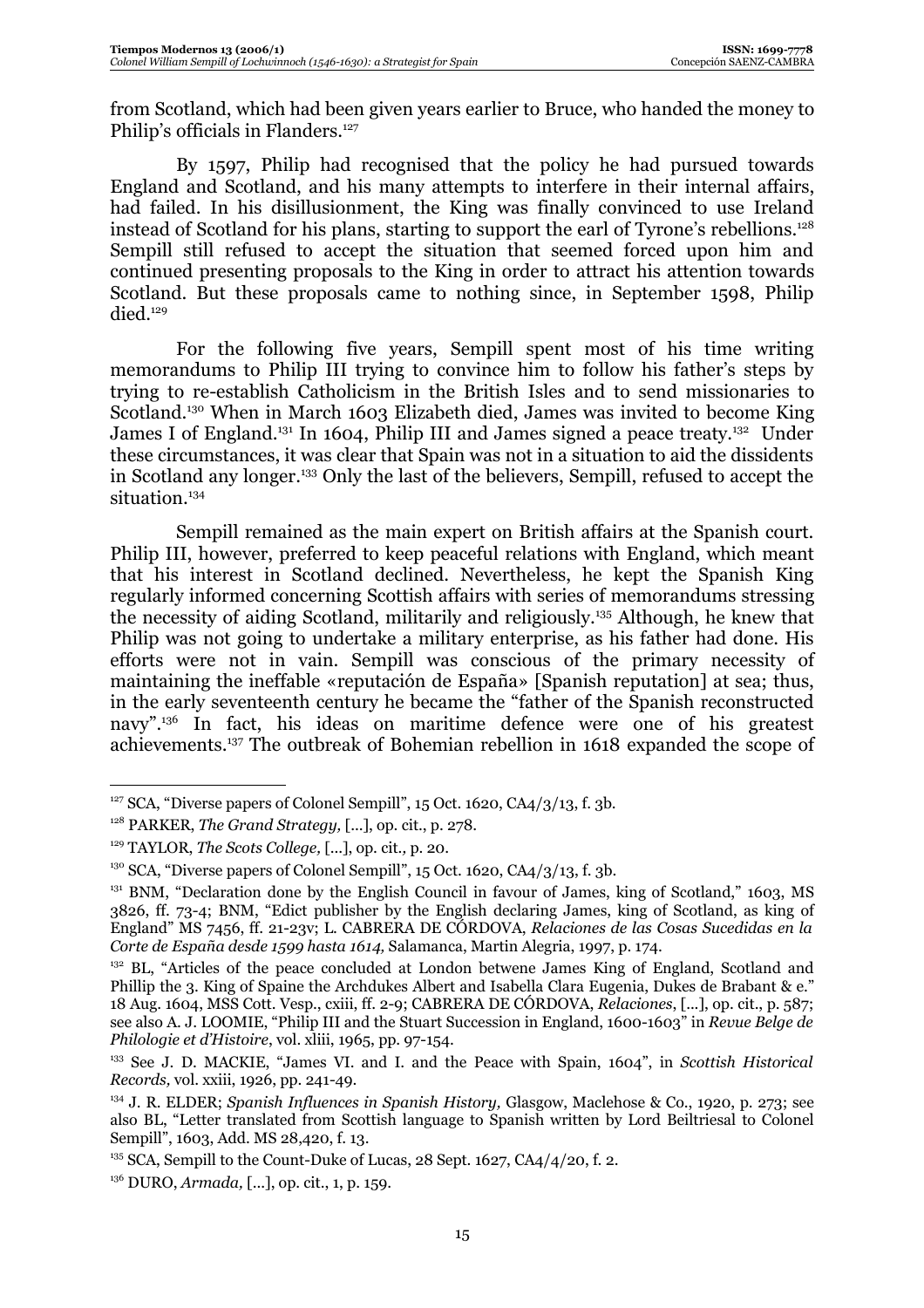his duties to include being adviser for the affairs of north-western Europe.<sup>138</sup> He was invited before the Council of State in 1618 by Philip to discuss these issues.<sup>139</sup> However as early as January of that year, he had written to the Spanish King recommending that "without doubt, Spain had to prepare for renewed hostilities against the Dutch on land", but revenge against these "rebels, fishermen, a godless people" could be most effectively achieved at sea. Thus, it might also, he hoped, be combined with a new armada, which would invade and re-catholicise Scotland via her east coast ports.<sup>140</sup>

In December 1619, Sempill provided a memorandum for Philip showing recognition of the importance of obtaining support in the southern Baltic for Spanish maritime policy. Sempill had come to the conclusion that there was only one choice for Castile with regard to foreign policy: to concentrate her efforts on the land war that was erupting in central Europe and attempt to gain the Austrian Habsburgs' support further west following the cessation of the treaty with the Dutch, due to expire in three years time. He advocated the equipping of a new armada of 100 ships, which were to be formed into four separate squadrons.<sup>141</sup> He suggested that this particular fleet should embark from the port of Ferrol, on Spain's north-western coast, for "the northern seas", where it could be employed to "disturb the trade and fisheries of the enemies in those parts"; thereby wreaking havoc on the commercial networks of the powers in this region. Sempill explicitly referred to Dutch and English merchants as the principal opponents of the house of Austria in the North Sea and the Baltic.142 But Sempill was, in both plans, not envisaging the sending of this Armada to the Baltic, but rather to the waters near Orkney, where the English and the Dutch had their fisheries, thus introducing once again his life-long obsession of a Spanish intervention against England in Scottish territory.143 But as Sempill tells us, his plan was once again dismissed.144

From August 1620, Sempill's approach changed completely. His pleas subsequently became quite frantic, and he blatantly contradicted his previous advice. The Colonel now proposed not only a wider declaration of war "against all the heretics of Germany, the United Provinces and England" but an abandonment of all

<sup>&</sup>lt;sup>137</sup> See for example BNM, "Proposition to place several ships to stop foreigners from passing through Gibraltar', 1610, est. H, cod. 49, f. 484.

 $138$  SCA, Sempill to the Count-Duke of Lucas, 28 Sept. 1627, CA4/4/20, ff. 1-2.

<sup>139</sup> STRADLING, *The Armada of Flanders*, [...], op. cit., p. 26.

<sup>140</sup> AGS, Colonel W. Sempill to Philip III, 15 Jan. 1618, E Leg. 2034, f. 116; STRADLING, *The Armada of Flanders*, [...], op. cit., pp. 25, 37, 39; Gondomar was realistic about the chances of a program of re-Catholicisation in Scotland. He wrote to Philip III that "the persecution in Scotland is very heavy [...]. However they say that in Scotland there are no more than three priests although there are many Catholic nobles [...]. Consequently, everything which your Majesty might command to encourage the increase of priests in Scotland will be a great endeavour". See Gondomar to Philip III, from London, 30 Dec. 1617, printed in A. J. LOOMIE, *Spain and the Jacobean Catholics,* London, Catholic Record Society, 1973, p. 97; see also BNM, "Representation to His Majesty referring the War against the rebels and the necessity of maritime forces to stop them", Sept. 1916, est. H, cod. 52, ff. 258-70.

<sup>&</sup>lt;sup>141</sup> AGS, "Diverse diplomatic documentation", Dec. 1619, E Leg. 2034, f. 113.

<sup>&</sup>lt;sup>142</sup> He may also had been aware of the contemporary situation in Scotland, where it has been estimated that up to 20,000 Dutchmen visited the Northern Isles each year. See A. FENTON, *The Northern Isles: Orkney and Shetland,* Edinburgh, Donald, 1978, p. 603.

<sup>&</sup>lt;sup>143</sup> Curiously, this plan had already been carried out by a Spanish pirate barque collaborating with some Scots, including the son of the Earl of Orkney in 1589 and 1592. See C. SAENZ-CAMBRA, "The Adventures of the Spanish Barque", in *Scots Link,* vol. LX, 2002, pp. 12-5.

<sup>&</sup>lt;sup>144</sup> SCA, Sempill to the Count-Duke of Lucas, 28 Sept. 1627, CA $4/4/20$ , ff. 2-2b.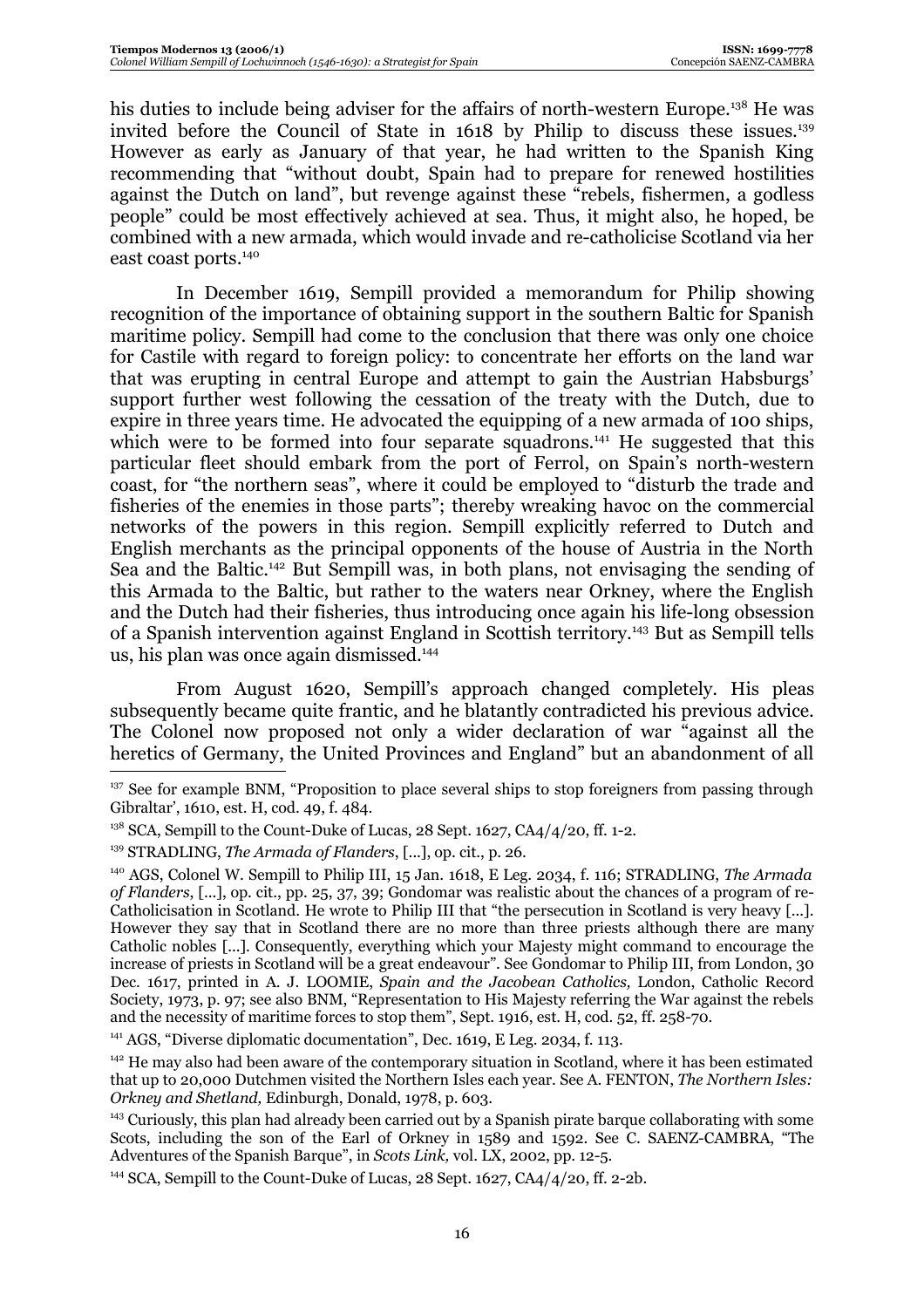support for the land campaign being fought by Ferdinand II.<sup>145</sup> Scotland was barely mentioned by Sempill in his reports before the death of Philip III and during the accession of Philip IV in 1621.146

The regeneration of the Spanish monarchy and its reputation were the two principal ideas that constituted the central element of the new government of Philip IV. His obsession was to break with the image of Spanish decline, by restoring it to the image of the Spain of the Catholic Kings or of Philip II.147 Sempill still believed that an active war against England was the only way to stop the English support for the Dutch revolt and to secure the arrival of gold and silver from America; thus, solving the financial wreckage of the Spanish treasury arcs.<sup>148</sup> However, the possibility of a marriage between the Prince of Wales and a sister of Philip IV in 1623 pushed Spain towards more amicable relations with England. Sempill opposed this marriage, about which he bitterly wrote to the conde-duque of Olivares, minister and *valido* [court favourite] of Philip IV.149

The negotiations for this marriage did not succeed and when Philip IV claimed, in a session of the Council of State on 8 February 1625, that "Spain should keep in guard against England maintaining the contacts with the discontents in Ireland and Scotland",150 Sempill thought that his time had come. Only two days later, he presented a discourse "on the illnesses of the Spanish monarchy" to Philip IV.<sup>151</sup> This discourse was followed by two memorandums; the first directed to the Spanish monarch in which he suggested a new military attack against England.<sup>152</sup> The second, in exactly the same terms, was directed to Olivares.153 The Spanish interests in Scotland was revived after the Stewart-Spanish Habsburg war over Cadiz broke out in November 1625, but because of the Spanish involvement in the Thirty Years War, which was bleeding the royal treasury arcs, once again his proposals were dismissed.154

For the next five years, most of his efforts were spent in the attempt to stir up discontent amongst Catholics in Scotland and Ireland and in establishing the Scots College in Spain.155 Sempill, disappointed with the progress of his situation in the court, decided to open a college "because if the Catholic religion wanted to be maintained in Scotland, there must be a place where the catholic nobles can send their children to be taught".156 For this, he used the house of Jacomotrezo in Madrid, a

<sup>&</sup>lt;sup>145</sup> AGS, Sempill to Philip III, Aug. 1620, E Leg. 2034, f. 109.

<sup>146</sup> BNM, est. H, cod. 56, ff. 240, 242.

<sup>147</sup> See ch. 2 of F. MARTÍN SANZ, *La Política Internacional de Felipe IV,* Segovia, Martin Sanz, 1998.

 $148$  BNM, est. H, cod. 56, ff. 242, 283.<br> $149$  BNM, "Representation to the count of Olivares", from Madrid, 28 Mar. 1623, est. H, cod. 56.

<sup>150</sup> AGS, CE Leg. 8-II-1625.

<sup>&</sup>lt;sup>151</sup> BNM, Sempill, "General discussion on the sicknesses that the Spanish monarchy suffers", from el Prado, 10 Feb. 1625, est. H, cod. 59.

 $P<sup>152</sup> AGS$ , Sempill, "On the necessity of having a strong navy", 1625, Ce de 8-II-1625; AGS, "On Scots and English affairs", without date, E Leg. 2035, f. 42.

<sup>&</sup>lt;sup>153</sup> BNM, est. H, cod. 59, f. 50.<br><sup>154</sup> SCA, "Colonel Sempill: representation of Scots affairs", 15 Mar. 1630, CA4/5/16, ff. 1-2.

<sup>&</sup>lt;sup>155</sup> SCA, Sempill to the Count-Duke of Lucas, 28 Sept.  $1627$ , CA $4/4/20$ , ff. 2-3.

<sup>&</sup>lt;sup>156</sup> SCA, "Colonel Sempill: representation of Scots affairs", 15 Mar. 1630, CA4/5/16, f. 2; the Scottish Catholic nobles also wrote to Philip IV asking for a college where to educate their children according to the Catholic faith. BNM, "Request by the Scottish nobility to His Majesty asking for the foundation of a Scots College in Spain", MS 6949, ff. 34-6.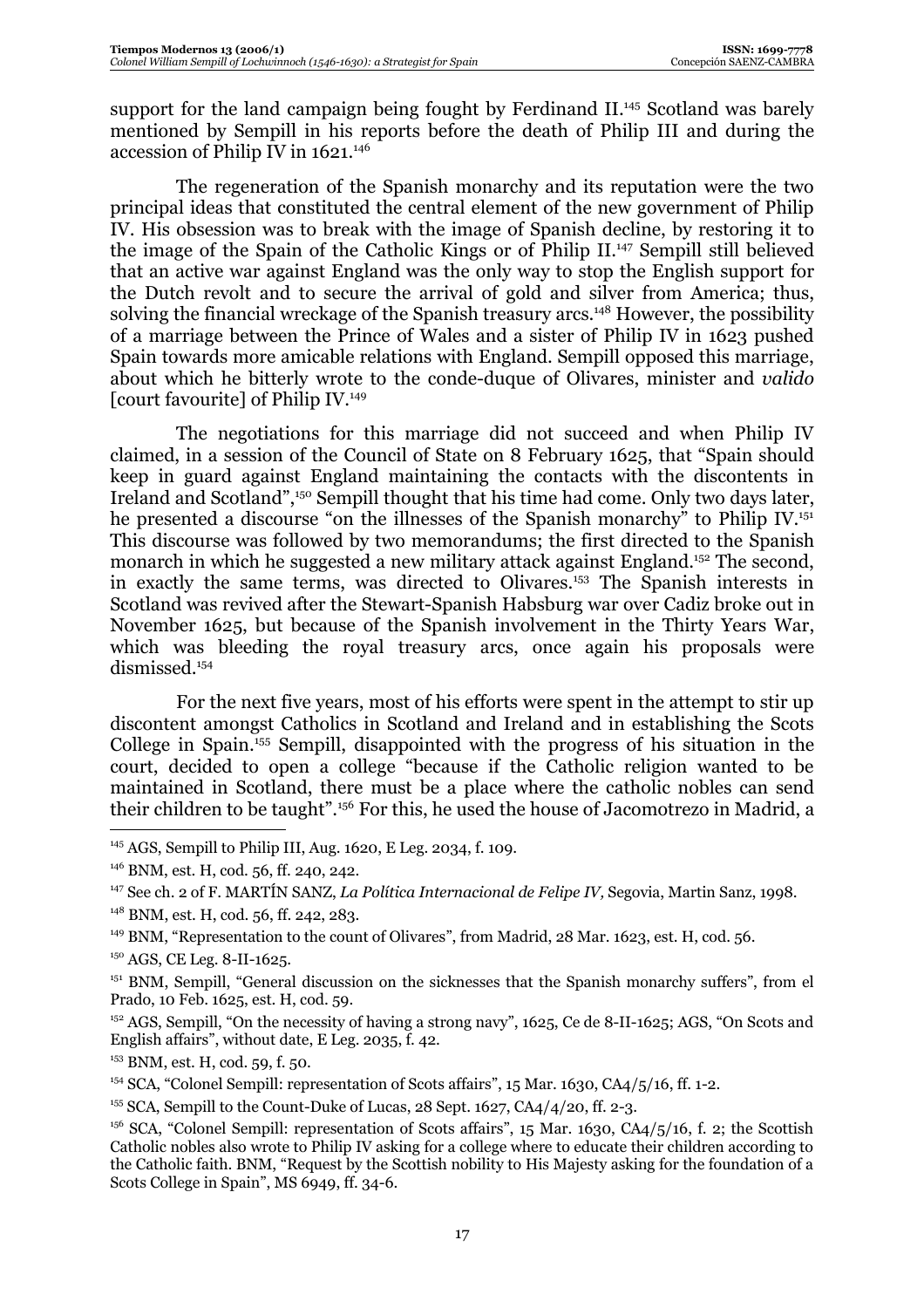property that Philip III had granted to him in 1613 as an equivalent of the sums due to him in arrears of salaries and pensions since 1585.<sup>157</sup> This house he designed and endowed as a college for the education of Catholic missionaries who were to be drawn from the gentry of Scotland, and by preference from members of his own family. The government of the college was to be in the hands of the Jesuit fathers. The original deed of foundation and endowment was dated 10 May 1623;<sup>158</sup> however, the Scots College in Madrid was not finally opened until June 1627.<sup>159</sup> Although the College occupied most of his time, he never abandoned the idea of a Spanish military action in the Isle.<sup>160</sup>

Sempill lived to a great age, occupying the office of «gentil hombre de la boca de su Majestad»,161 to the King at the Spanish court, and busying himself with the affairs of the Catholic missionaries in Scotland to whose support he liberally contributed, as is shown by the letter of Father Archangel Leslie, addressed to the Colonel, dated 20 June 1630, printed in the *Historical Records of the Family of Leslie*. 162

By 15 March 1630, Sempill declared that he had for a long time been thinking about his retirement. Already during the reign of Philip III he had appointed the laird of Fintry, pensioner of the Spanish crown, as a possible successor, however, Fintry, whose main attraction for the Spaniards was that he claimed to be the head of one of the oldest noble families of Scotland, had died a few years before. Francis Mombray, who had been thought of as possible candidate for a long time, had been beheaded. Also, George Kerr, who had been entertained in the Spanish court with a pension of 100 crowns per month, was dead. Thus, he now appointed another five possible candidates which he believed suitable for the position. The first was William Hay, the brother of the Constable of Scotland; Lord Hamilton, living in Ireland at that time, brother of the Earl of Abercrombie and the Earl of Hamilton;<sup>163</sup> James Sempill, his own nephew in Scotland; George Leslie, living in England; and George Conn, who was settled in Rome.<sup>164</sup>

Sempill died in his house of Jacomotrezo on 1 March 1630, at the age of eighty-seven. Philip IV, knowing the necessity of acquiring a new advisor, had his eyes on Colonel Leslie, a second son from the third marriage of the tenth baron of Balquhain, near Inverurie,<sup>165</sup> who had had a surprisingly similar career to Colonel Sempill's. By 1624, Leslie had left Scotland and was in the service of the United Provinces of the northern Netherlands. Nevertheless, by 1630, he was fighting on the

<sup>157</sup> SCA, "Colonel Sempill: representation of Scots affairs", 15 Mar. 1630, CA4/5/16, f. 2.

<sup>158</sup> SCA, "Deed of foundation and endowment of the Scots College Spain (copy)", 10 May 1623, CA  $4/12/1.$ 

<sup>159</sup> TAYLOR, *The Scots College,* [...], op. cit., p. 5.

<sup>&</sup>lt;sup>160</sup> SCA, Sempill to the Count-Duke of Lucas, 28 Sept. 1627, CA4/4/20, f. 3.

<sup>&</sup>lt;sup>161</sup> "gentleman of the mouth of his Majesty"

<sup>&</sup>lt;sup>162</sup> C. LESLIE, *Historical Records of the Family of Leslie from 1067-1868*, vol. iii, Edinburgh, Edmoston & Douglas, 1869, p. 421. My most sincere thanks to Dr David Worthington for providing me with this information.

<sup>&</sup>lt;sup>163</sup> Sempill had already recommended Robert Hamilton to be captain of one of the three companies of Scots to be maintained in the Spanish Low Countries, on 7 Jan. 1620. SCA, Sempill to Philip IV, CA4/3/5, f. 1.

<sup>&</sup>lt;sup>164</sup> SCA, "Colonel Sempill: representation on Scottish affairs", 15 Mar. 1630, CA $\frac{4}{5}$ /16, f. 2b.

<sup>165</sup> LESLIE, *Historical Records,* [...], op. cit., iii, p. 85.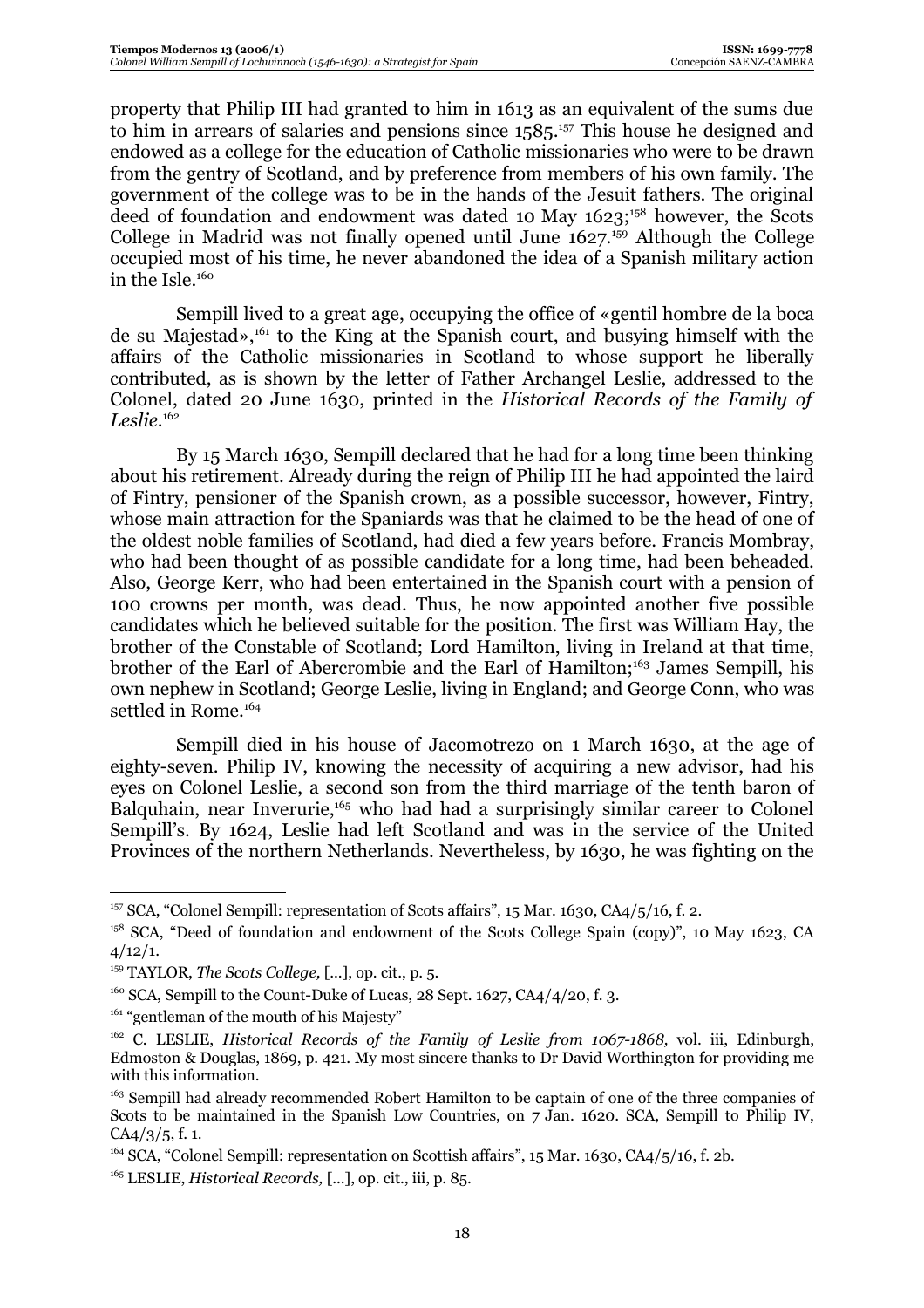side of Ferdinand II.<sup>166</sup> However, Leslie was more interested in maintaining his position with the emperor, and declined the offer to act as Philip's advisor.<sup>167</sup> Finally by 1631, Philip IV did not see the necessity anymore of having a Scottish adviser entertained at the Spanish court in Madrid, making William Sempill the first and the last Scotsman ever to hold this position.<sup>168</sup>

A few words remain to be said regarding William Sempill and the motives behind his actions. We have long been familiar with the picture of the typical intelligencer of the sixteenth and seventeenth centuries, as the traditional historiography has been commonly represented him, that he was motivated by one motive in all his conduct – the desire to lay his hands on money. However, as this research has revealed, William Sempill was no man of a single motive. Money was clearly not his incentive as his letters have revealed: he not only rejected Philip II´s money from the very beginning, but he used his life's savings to open the Scots College in Spain.

As we have seen in the previous pages, Sempill advised the Spanish kings on British matters for over forty years, but he always did it for what he believed to be the good of his motherland. He understood the Scottish Catholics' situation, and so he shrank from the very thought of responsibility in having to help them to reinstate Catholicism back in the British Isles. He was conscious of the religiousness of the Spanish monarchs, and quite understandably, on many occasions tried to exploit it. It is this use of his strategic position as adviser to the Spanish rulers what previous historiography has implied as lack of loyalty from him.<sup>169</sup> Indeed, loyalty was still a rudimentary feeling through the period under study, but in indicting Sempill for lack of loyalty, we are in fact arraigning him for a crime which is in truth pointless to lay specifically at his door, since as this article proves, he was a man of deep loyalty, not only to those he served and his motherland, but also to his beliefs.

In evaluating Sempill's influence in Spanish politics, the final question that has to be answered is whether he accomplished the purpose for which he started to work for Spain. The answer is negative. Apart from a few minor successes, Sempill's intentions to convert Scotland back to Catholicism and turn it into the springboard for the enterprise of England, or in any case persuade the Spanish monarchs to intervene in Scottish politics, was a complete failure. Sempill's intrigues in Scotland did not involve any wars of religion; there had only been two rather half-hearted rebellions and some occasional demonstrations of force, as the case of Lord Maxwell's two revolts or the «Spanish Blanks» affair. However, as paradoxical at it seems, Sempill's failures had taught him the necessity for Spain to strengthen its maritime power. Thus, he became the greatest influence on the rebuilding of the Spanish navy in the 1620's.170

It was clear that when Colonel William Sempill died in 1630, contemporaries certainly believed that a great figure had passed on and that the political landscape had shifted substantially with his death.<sup>171</sup> In truth, Sempill's death had changed the very nature of Spanish politics. Religious controversies did not cease in 1630 and

<sup>&</sup>lt;sup>166</sup> J. GRANT, *Memoirs and Adventures of Sir John Hepburnm*, Edinburgh, Blackwood, 1851, p. 189.

<sup>167</sup> H. SCHWARZ, *The Imperial Privy Council in the Seventeenth Century,* New York, Harvard University Press, 1943, p. 276.

<sup>&</sup>lt;sup>168</sup> SCA, "Diverse documents of W. Sempill", without date, CA4/11/8, f. 1.

<sup>169</sup> DURO, *Armada,* [...], op. cit., 1, pp. 158-9.

<sup>170</sup> *Ibidem,* 1, p. 159.